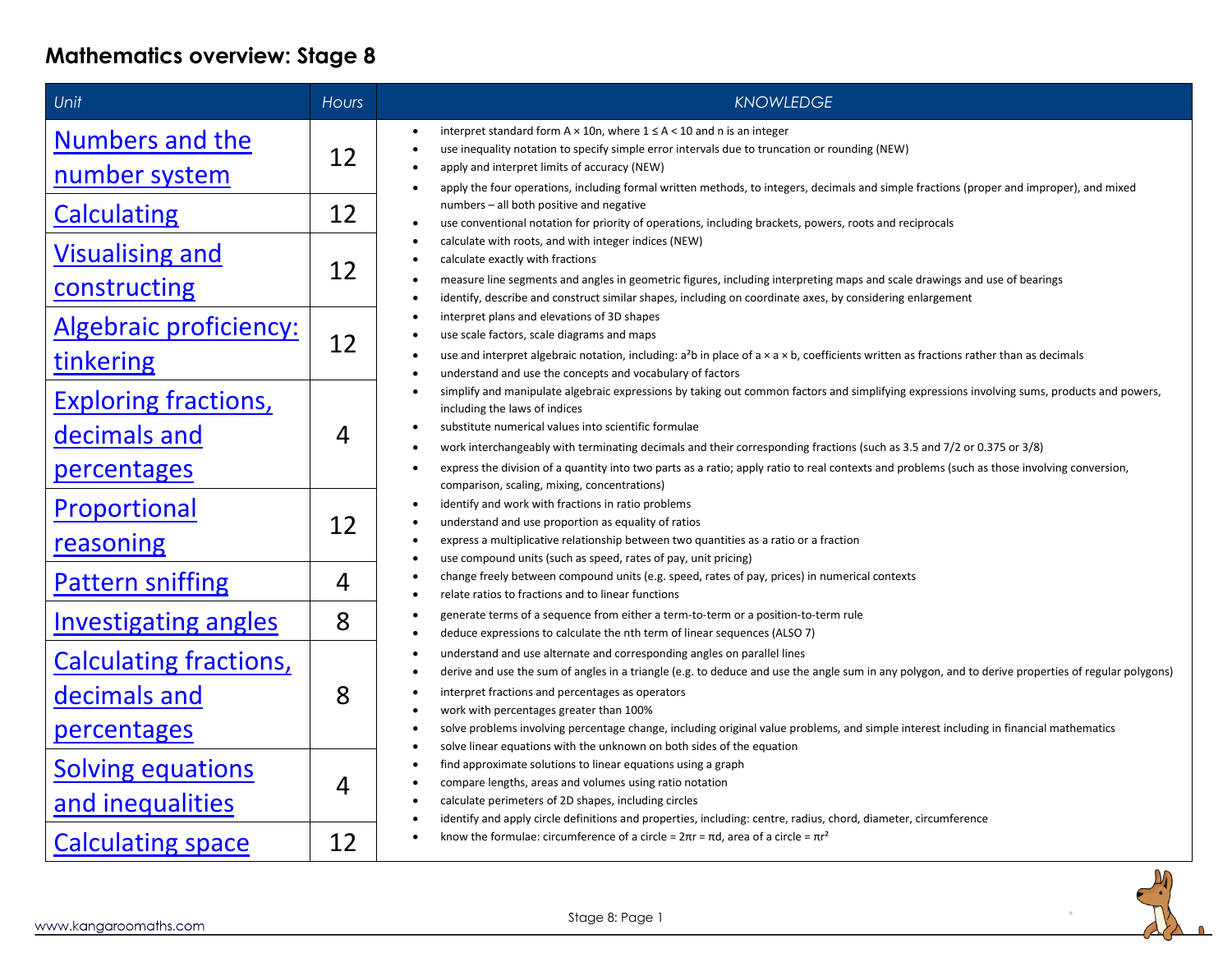| <b>Algebraic proficiency:</b><br>visualising | 12 | calculate exactly with multiples of pi (NEW)<br>$\bullet$<br>calculate areas of circles and composite shapes<br>know and apply formulae to calculate volume of right prisms (including cylinders)<br>calculate the surface area of right prisms (including cylinders) (NEW)                                                                                                                                                                                                                                                                                                                                                                             |
|----------------------------------------------|----|---------------------------------------------------------------------------------------------------------------------------------------------------------------------------------------------------------------------------------------------------------------------------------------------------------------------------------------------------------------------------------------------------------------------------------------------------------------------------------------------------------------------------------------------------------------------------------------------------------------------------------------------------------|
| <b>Understanding risk II</b>                 | 8  | know the formulae for: Pythagoras' theorem, $a^2 + b^2 = c^2$ , and apply it to find lengths in right-angled triangles in two dimensional figures (NEW)<br>identify and interpret gradients and intercepts of linear functions graphically<br>$\bullet$                                                                                                                                                                                                                                                                                                                                                                                                 |
| <b>Presentation of data</b>                  | 8  | recognise, sketch and interpret graphs of linear functions and simple quadratic functions<br>plot and interpret graphs and graphs of non-standard (piece-wise linear) functions in real contexts, to find approximate solutions to problems such<br>$\bullet$<br>as simple kinematic problems involving distance and speed                                                                                                                                                                                                                                                                                                                              |
| <b>Measuring data</b>                        | 8  | apply systematic listing strategies<br>$\bullet$<br>enumerate sets and combinations of sets systematically, using tables, grids and Venn diagrams<br>construct theoretical possibility spaces for combined experiments with equally likely outcomes and use these to calculate theoretical probabilities<br>apply the property that's the possibilities of an exhaustive set of outcomes sum to one; applt the property that the probabilities of an exhaustive<br>set of mutually exclusive events sum to one (NEW)                                                                                                                                    |
|                                              |    | interpret, analyse and compare the distributions of data sets from univariate empirical distributions through appropriate graphical representation<br>involving discrete, continuous and grouped data<br>use and interpret scatter graphs of bivariate data<br>draw estimated lines of best fit; make predictions (NEW)<br>recognise correlation<br>interpret, analyse and compare the distributions of data sets from univariate empirical distributions through appropriate measures of central<br>tendency (median, mean, mode and modal class) and spread (range, including consideration of outliers)<br>apply statistics to describe a population |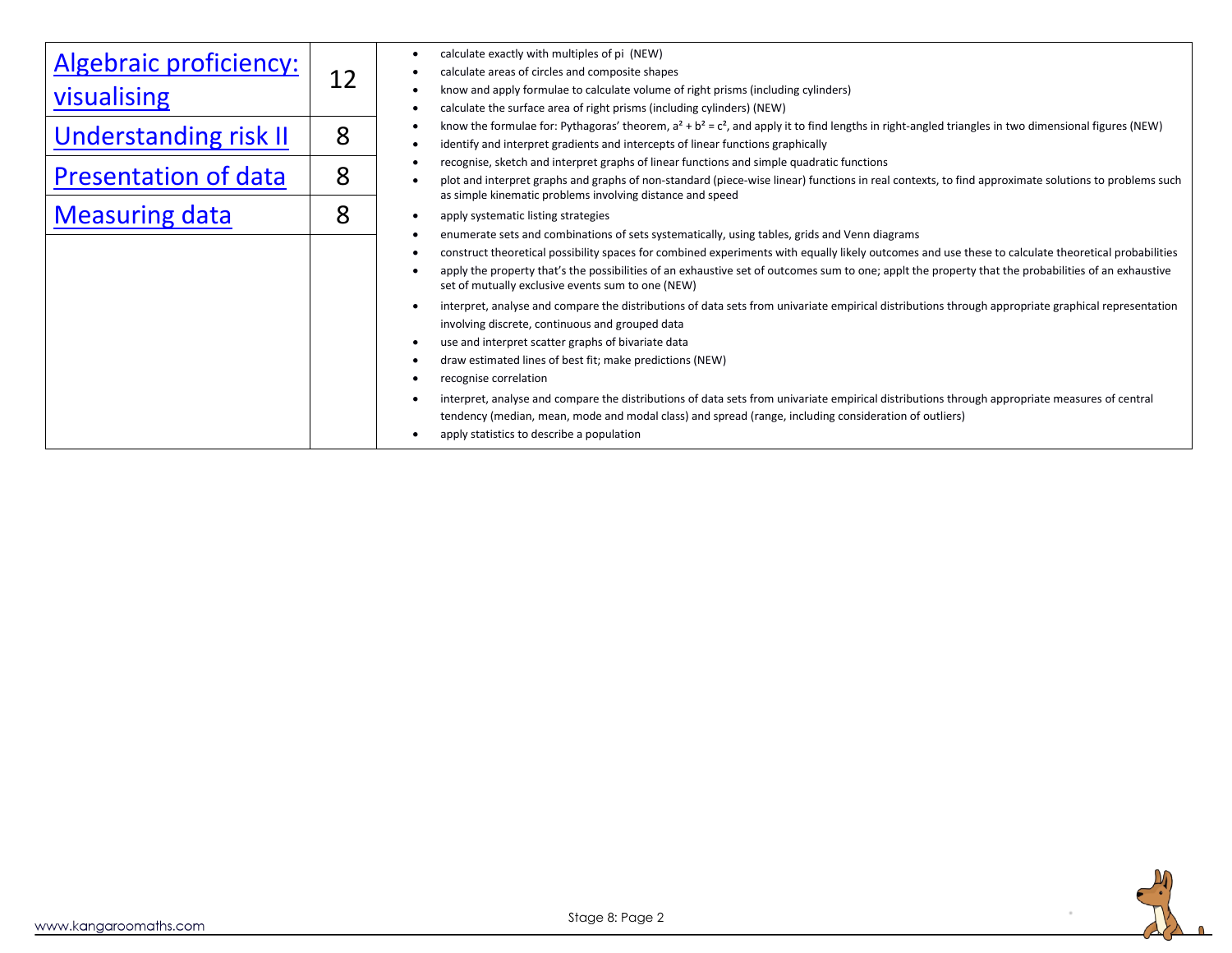### **KNOWLEDGE The Big Picture**[: Number and Place Value progression map](http://kangaroomaths.com/free_resources/planning/KM_MathematicsProgression_NumberPlaceValue.xlsx)

- **interpret standard form** *A* **× 10n, where 1 ≤** *A* **< 10 and** *n* **is an integer**
- **use inequality notation to specify simple error intervals due to truncation or rounding (NEW)**
- **apply and interpret limits of accuracy (NEW)**

| <b>SKILLS</b>                                                                                                                                                                                                                                                                                                                                                                                   |                                                                                                                                                                                                                                                                                                                                                                                                                                       | Suggested resources                                                                                                                                                                                                                                                            |                                                                                                                                                                                                                                                                                                                                                                                                                                                                                                                                                                                                                                                                                                                                                         |
|-------------------------------------------------------------------------------------------------------------------------------------------------------------------------------------------------------------------------------------------------------------------------------------------------------------------------------------------------------------------------------------------------|---------------------------------------------------------------------------------------------------------------------------------------------------------------------------------------------------------------------------------------------------------------------------------------------------------------------------------------------------------------------------------------------------------------------------------------|--------------------------------------------------------------------------------------------------------------------------------------------------------------------------------------------------------------------------------------------------------------------------------|---------------------------------------------------------------------------------------------------------------------------------------------------------------------------------------------------------------------------------------------------------------------------------------------------------------------------------------------------------------------------------------------------------------------------------------------------------------------------------------------------------------------------------------------------------------------------------------------------------------------------------------------------------------------------------------------------------------------------------------------------------|
| • Rounding to any significant figure<br>Expressing error intervals algebraically.<br>Using and identifying upper and lower bounds<br>• Truncating<br>• Write a large (small) number in standard form<br>• Interpret a large (small) number written in standard form<br>• Recall of indices laws (including negative powers)*<br>*Covered in next key concept - introduction/recap only required |                                                                                                                                                                                                                                                                                                                                                                                                                                       | <b>KM: Astronomical numbers</b><br>KM: Interesting standard form<br>KM: Powers of ten<br>KM: Maths to Infinity: Standard form<br>Powers of ten film (external site)<br>The scale of the universe animation (external site)<br>Learning review<br>• www.diagnosticquestions.com |                                                                                                                                                                                                                                                                                                                                                                                                                                                                                                                                                                                                                                                                                                                                                         |
| Prerequisites                                                                                                                                                                                                                                                                                                                                                                                   | Mathematical language                                                                                                                                                                                                                                                                                                                                                                                                                 |                                                                                                                                                                                                                                                                                | Agreed Common Teaching Approaches                                                                                                                                                                                                                                                                                                                                                                                                                                                                                                                                                                                                                                                                                                                       |
| • Know the meaning of a prime number<br>• Recall prime numbers up to 50<br>Understand the use of notation for powers<br>Know how to round to the nearest whole number, 10, 100, 1000 and<br>to decimal places<br>• Multiply and divide numbers by powers of 10                                                                                                                                  | Prime<br>Prime factor<br>Prime factorisation<br>Product<br>Venn diagram<br>Highest common factor<br>Lowest common multiple<br>Standard form<br>Significant figure<br><b>Notation</b><br>Index notation: e.g. 5 <sup>3</sup> is read as '5 to the power of 3' and means '3 lots<br>of 5 multiplied together'<br>Standard form (see key concepts) is sometimes called 'standard index<br>form', or more properly, 'scientific notation' |                                                                                                                                                                                                                                                                                | Pupils should explore the ways to enter and interpret numbers in<br>standard form on a scientific calculator. Different calculators may very<br>well have different displays, notations and methods.<br>Liaise with the science department to establish when students first meet<br>the use of standard form, and in what contexts they will be expected to<br>interpret it.<br><b>NRICH: Divisibility testing</b><br><b>NCETM: Glossary</b><br><b>Common approaches</b><br>The following definition of a prime number should be used in order to<br>minimise confusion about 1: A prime number is a number with exactly<br>two factors.<br>The description 'standard form' is always used instead of 'scientific<br>notation' or 'standard index form' |
| Reasoning opportunities and probing questions                                                                                                                                                                                                                                                                                                                                                   | <b>Cross Curricular Links</b>                                                                                                                                                                                                                                                                                                                                                                                                         |                                                                                                                                                                                                                                                                                | Possible misconceptions                                                                                                                                                                                                                                                                                                                                                                                                                                                                                                                                                                                                                                                                                                                                 |
| • Show me two (three-digit) numbers with a highest common factor of<br>18. And another. And another<br>• Show me two numbers with a lowest common multiple of 240. And<br>another. And another<br>• Jenny writes $7.1 \times 10^{-5} = 0.0000071$ . Kenny writes $7.1 \times 10^{-5} =$<br>0.000071. Who do you agree with? Why?                                                                |                                                                                                                                                                                                                                                                                                                                                                                                                                       |                                                                                                                                                                                                                                                                                | • Many pupils believe that 1 is a prime number $-$ a misconception<br>which can arise if the definition is taken as 'a number which is<br>divisible by itself and 1'<br>Some pupils may think 35 934 = 36 to two significant figures<br>When converting between ordinary and standard form some pupils<br>may incorrectly connect the power to the number of zeros; e.g. 4 x<br>$10^5$ = 400 000 so 4.2 $\times$ 10 <sup>5</sup> = 4 200 000<br>Similarly, when working with small numbers (negative powers of 10)<br>some pupils may think that the power indicates how many zeros<br>should be placed between the decimal point and the first non-zero<br>digit                                                                                       |

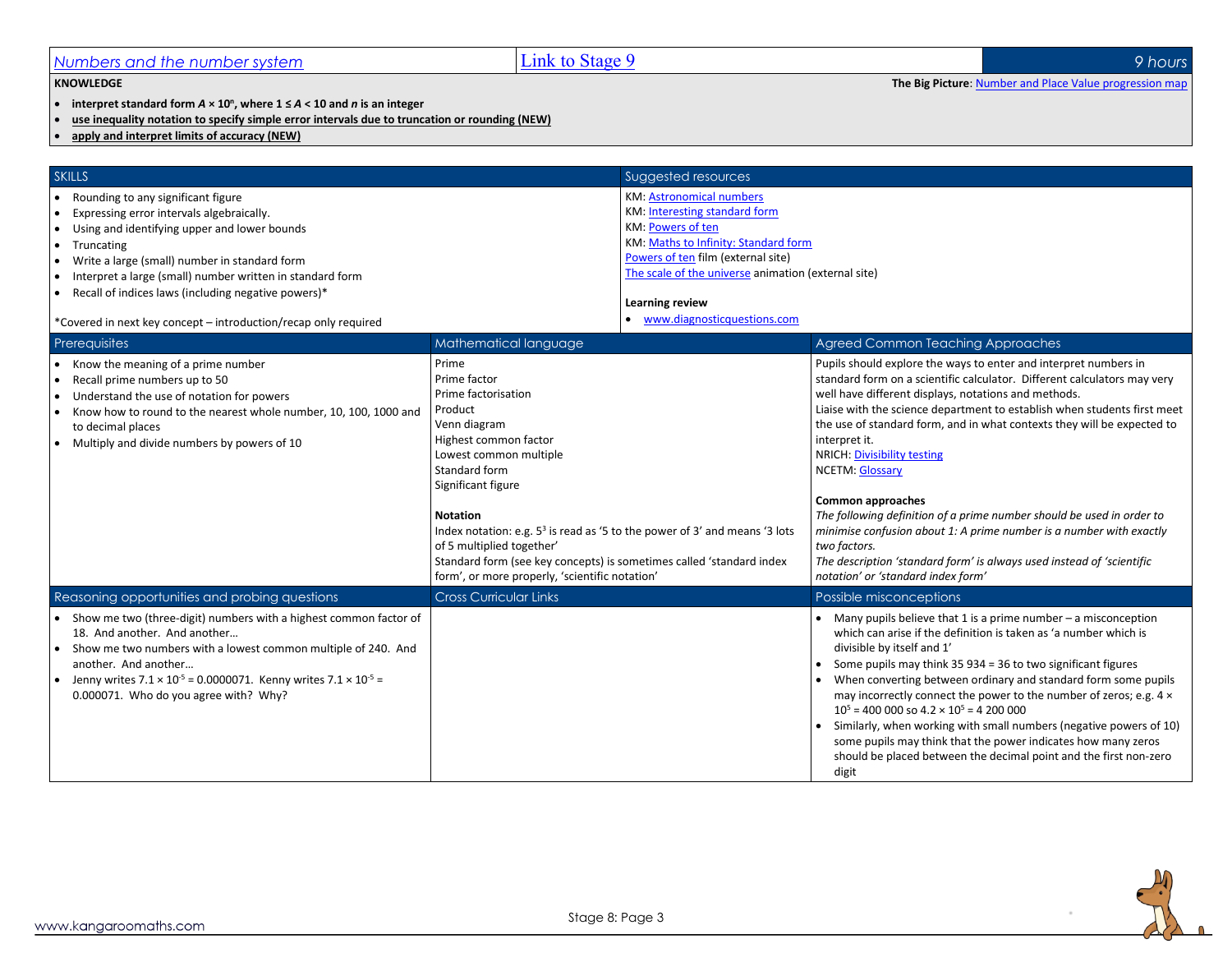# *Calculating* Link to Stage 9 *9 hours*

**KNOWLEDGE The Big Picture**[: Calculation progression map](http://kangaroomaths.com/free_resources/planning/KM_MathematicsProgression_NumberCalculation.xlsx)

- **apply the four operations, including formal written methods, to integers, decimals and simple fractions (proper and improper), and mixed numbers – all both positive and negative**
- **use conventional notation for priority of operations, including brackets, powers, roots and reciprocals**
- **calculate with roots, and with integer indices (NEW)**
- **calculate exactly with fractions**

| <b>SKILLS</b>                                                                                                                                                                                                                                                                                                                                                                                                                                                                                                                                                                                                                         |                                                                                                                                                                                             | <b>Suggested Resources</b>                                                                                                                                                                                                                                                                                                                                                                                                                                                                                                                                                                                                                                                                                                                                                                                                                                                                         |
|---------------------------------------------------------------------------------------------------------------------------------------------------------------------------------------------------------------------------------------------------------------------------------------------------------------------------------------------------------------------------------------------------------------------------------------------------------------------------------------------------------------------------------------------------------------------------------------------------------------------------------------|---------------------------------------------------------------------------------------------------------------------------------------------------------------------------------------------|----------------------------------------------------------------------------------------------------------------------------------------------------------------------------------------------------------------------------------------------------------------------------------------------------------------------------------------------------------------------------------------------------------------------------------------------------------------------------------------------------------------------------------------------------------------------------------------------------------------------------------------------------------------------------------------------------------------------------------------------------------------------------------------------------------------------------------------------------------------------------------------------------|
| Fractions: all operations (including mixed numbers)<br>Decimals: al operations (including mixed numbers)<br>Adding, multiplying, dividing and multiplying negative numbers<br>Know how to square (or cube) a negative number (e.g $-3^2$ or $-4^3$ )<br>Enter negative numbers into a calculator e.g $(-1)^2 = 1$<br>$\bullet$<br>Interpret a calculator display when working with negative numbers<br>Understand how to use the order of operations including powers, roots, brackets and division<br>Know the value of square and cube roots, including understanding positive and negative solutions.<br>Find fractions of amounts |                                                                                                                                                                                             | <b>KM: Summing up</b><br><b>KM: Developing negatives</b><br><b>KM: Sorting calculations</b><br>KM: Maths to Infinity: Directed numbers<br>Standards Unit: N9 Evaluating directed number statements<br>NRICH: Working with directed numbers<br>Learning review<br>• www.diagnosticquestions.com                                                                                                                                                                                                                                                                                                                                                                                                                                                                                                                                                                                                     |
| Prerequisites                                                                                                                                                                                                                                                                                                                                                                                                                                                                                                                                                                                                                         | Mathematical language                                                                                                                                                                       | <b>Agreed Common Teaching Approaches</b>                                                                                                                                                                                                                                                                                                                                                                                                                                                                                                                                                                                                                                                                                                                                                                                                                                                           |
| Fluently recall and apply multiplication facts up to $12 \times 12$<br>$\bullet$<br>Know and use column addition and subtraction<br>Know the formal written method of long multiplication<br>$\bullet$<br>Know the formal written method of short division<br>$\bullet$<br>Convert between an improper fraction and a mixed number<br>Know the order of operations for the four operations and brackets<br>Bring on the Maths <sup>+</sup> : Moving on up!<br>Number and Place Value: v3                                                                                                                                              | Negative number<br>Directed number<br>Improper fraction<br>Top-heavy fraction<br>Mixed number<br>Operation<br>Inverse<br>Long multiplication<br>Short division<br>Power<br>Indices<br>Roots | Pupils need to know how to enter negative numbers into their calculator<br>and how to interpret the display.<br>The grid method is promoted as a method that aids numerical<br>understanding and later progresses to multiplying algebraic statements.<br>NRICH: Adding and subtracting positive and negative numbers<br>NRICH: History of negative numbers<br>NCETM: Departmental workshop: Operations with Directed Numbers<br><b>NCETM: Glossary</b><br><b>Common approaches</b><br>Teachers use the language 'negative number', and not 'minus number',<br>to avoid confusion with calculations<br>Every classroom has a negative number washing line on the wall<br>Long multiplication and short division are to be promoted as the 'most<br>efficient methods'.<br>If any acronym is promoted to help remember the order of operations,<br>then BIDMAS is used as the I stands for indices. |
| Reasoning opportunities and probing questions                                                                                                                                                                                                                                                                                                                                                                                                                                                                                                                                                                                         | <b>Cross Curricular Links</b>                                                                                                                                                               | Possible misconceptions                                                                                                                                                                                                                                                                                                                                                                                                                                                                                                                                                                                                                                                                                                                                                                                                                                                                            |
| Convince me that $-3 - -7 = 4$<br>Show me an example of a calculation involving addition of two<br>negative numbers and the solution -10. And another. And another<br>Create a Carroll diagram with 'addition', 'subtraction' as the column<br>headings and 'one negative number', 'two negative numbers' as the<br>row headings. Ask pupils to create (if possible) a calculation that can<br>be placed in each of the four positions. If they think it is not possible,<br>explain why. Repeat for multiplication and division.                                                                                                     |                                                                                                                                                                                             | Some pupils may use a rule stated as 'two minuses make a plus' and<br>make many mistakes as a result; e.g. $-4 + -6 = 10$<br>Some pupils may incorrectly apply the principle of commutativity to<br>subtraction; e.g. $4 - 7 = 3$<br>The order of operations is often not applied correctly when squaring<br>negative numbers. As a result pupils may think that $x^2 = -9$ when $x = -2$<br>3. The fact that a calculator applies the correct order means that $-3^2$<br>= -9 and this can actually reinforce the misconception. In this<br>situation brackets should be used as follows: $(-3)^2 = 9$ .                                                                                                                                                                                                                                                                                          |

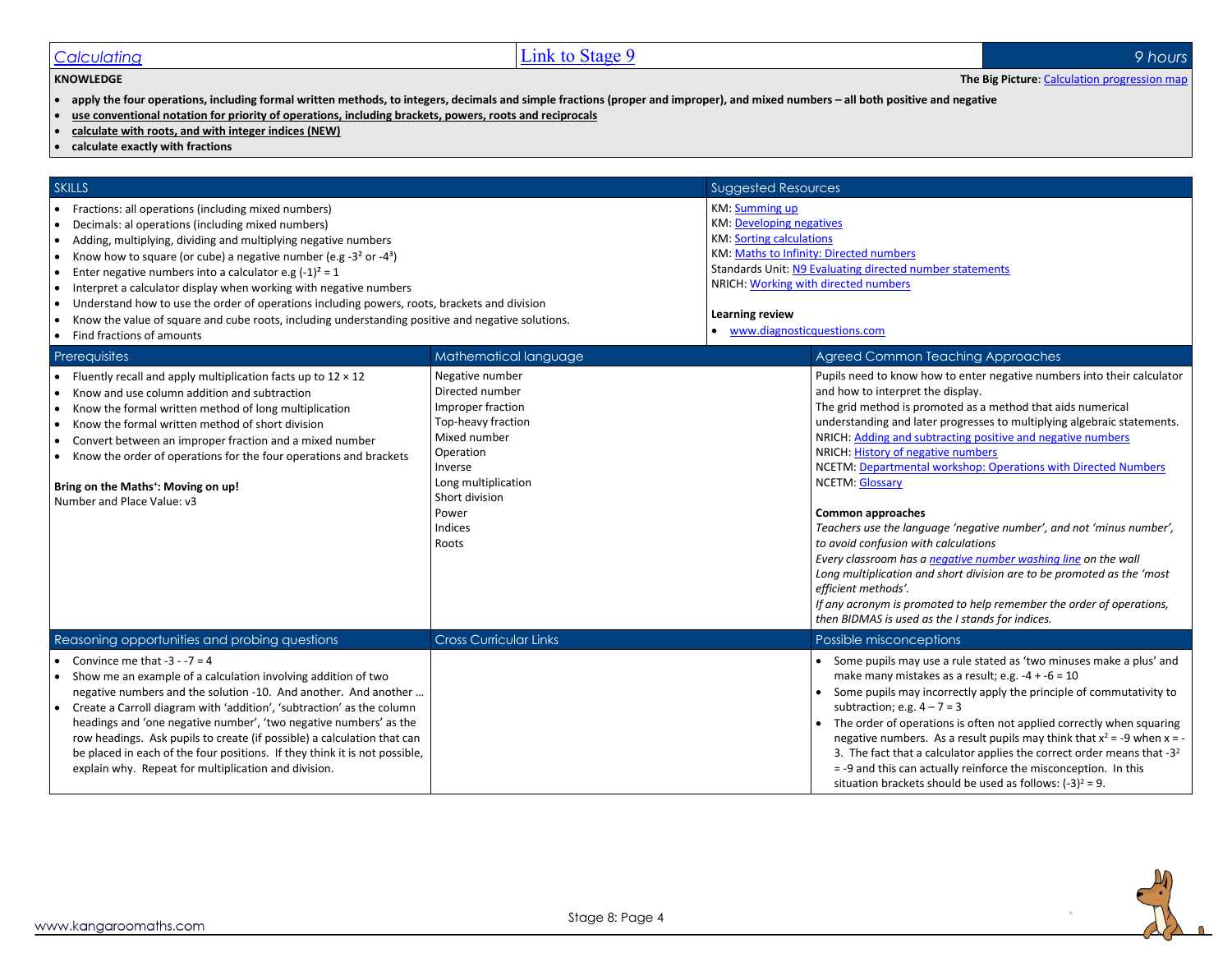# *Link to Stage 9 9 hours 9 hours*

**KNOWLEDGE The Big Picture**[: Properties of Shape progression map](http://kangaroomaths.com/free_resources/planning/KM_MathematicsProgression_GeometryPropertiesShape.xlsx)

- **measure line segments and angles in geometric figures, including interpreting maps and scale drawings and use of bearings**
- **identify, describe and construct similar shapes, including on coordinate axes, by considering enlargement**
- **interpret plans and elevations of 3D shapes**
- **use scale factors, scale diagrams and maps**

| <b>SKILLS</b>                                                                                                                                                                                                                                                                                                                                                                                                                                                                                                                                                                                                                                                     |                                                                                                                                                                                                                                                       | <b>Suggested Resources</b>                                                                                                                                                                                                                                                                                  |                                                                                                                                                                                                                                                                                                                                                                                                                                   |
|-------------------------------------------------------------------------------------------------------------------------------------------------------------------------------------------------------------------------------------------------------------------------------------------------------------------------------------------------------------------------------------------------------------------------------------------------------------------------------------------------------------------------------------------------------------------------------------------------------------------------------------------------------------------|-------------------------------------------------------------------------------------------------------------------------------------------------------------------------------------------------------------------------------------------------------|-------------------------------------------------------------------------------------------------------------------------------------------------------------------------------------------------------------------------------------------------------------------------------------------------------------|-----------------------------------------------------------------------------------------------------------------------------------------------------------------------------------------------------------------------------------------------------------------------------------------------------------------------------------------------------------------------------------------------------------------------------------|
| Know the vocabulary of enlargement<br>Find the centre of enlargement<br>• Find the scale factor of an enlargement<br>Use the centre and scale factor to carry out an enlargement with positive integer (fractional) scale factor<br>Know and understand the vocabulary of plans and elevations<br>$\bullet$<br>Interpret plans and elevations<br>Draw plans and elevations<br>Using bearings in real-life context<br>$\bullet$<br>Use bearings to solve geometrical problems<br>$\bullet$<br>Calculating a bearing<br>• Drawing a bearing<br>Understanding bearings are 3 figures<br>Use and interpret scale drawings (map scales, design plans, blueprints etc.) |                                                                                                                                                                                                                                                       | KM: Outdoor Leisure 13<br><b>KM: Airports and hilltops</b><br><b>KM: Plans and elevations</b><br><b>KM: Transformation template</b><br>KM: Enlargement I<br>KM: Enlargement II<br>WisWeb applet: Building houses<br>NRICH: Who's the fairest of them all?<br>Learning review<br>www.diagnosticquestions.com | KM: Investigating transformations with Autograph (enlargement and Main Event II). Dynamic example.                                                                                                                                                                                                                                                                                                                                |
| Prerequisites                                                                                                                                                                                                                                                                                                                                                                                                                                                                                                                                                                                                                                                     | Mathematical language                                                                                                                                                                                                                                 |                                                                                                                                                                                                                                                                                                             | Agreed Common Teaching Approaches                                                                                                                                                                                                                                                                                                                                                                                                 |
| Use a protractor to measure angles to the nearest degree<br>Use a ruler to measure lengths to the nearest millimetre<br>Understand coordinates in all four quadrants<br>Work out a multiplier given two numbers                                                                                                                                                                                                                                                                                                                                                                                                                                                   | Similar, Similarity<br>Enlarge, enlargement<br>Scaling<br>Scale factor<br>Centre of enlargement<br>Object<br>Image<br>Scale drawing<br><b>Bearing</b><br>Plan, Elevation<br><b>Notation</b><br>Bearings are always given as three figures; e.g. 025°. | Cartesian coordinates: separated by a comma and enclosed by brackets                                                                                                                                                                                                                                        | Describing enlargement as a 'scaling' will help prevent confusion when<br>dealing with fractional scale factors<br>NCETM: Departmental workshops: Enlargement<br><b>NCETM: Glossary</b><br>Common approaches<br>All pupils should experience using dynamic software (e.g. Autograph) to<br>visualise the effect of moving the centre of enlargement, and the effect of<br>varying the scale factor.                               |
| Reasoning opportunities and probing questions                                                                                                                                                                                                                                                                                                                                                                                                                                                                                                                                                                                                                     | <b>Cross Curricular Links</b>                                                                                                                                                                                                                         |                                                                                                                                                                                                                                                                                                             | Possible misconceptions                                                                                                                                                                                                                                                                                                                                                                                                           |
| • Give an example of a shape and its enlargement (e.g. scale factor 2)<br>with the guidelines drawn on. How many different ways can the<br>scale factor be derived?<br>Show me an example of a sketch where the bearing of A from B is<br>between 90° and 180°.<br>• The bearing of A from B is 'x'. Find the bearing of B from A in terms<br>of 'x'. Explain why this works.<br>• Provide the plan and elevations of shapes made from some cubes.<br>Challenge pupils to build the shape and place it in the correct<br>orientation.                                                                                                                             |                                                                                                                                                                                                                                                       |                                                                                                                                                                                                                                                                                                             | Some pupils may think that the centre of enlargement always has to<br>be (0,0), or that the centre of enlargement will be in the centre of the<br>object shape.<br>• If the bearing of A from B is 'x', then some pupils may think that the<br>bearing of B from A is '180 $-x'$ .<br>• The north elevation is the view of a shape from the north (the north<br>face of the shape), not the view of the shape while facing north. |

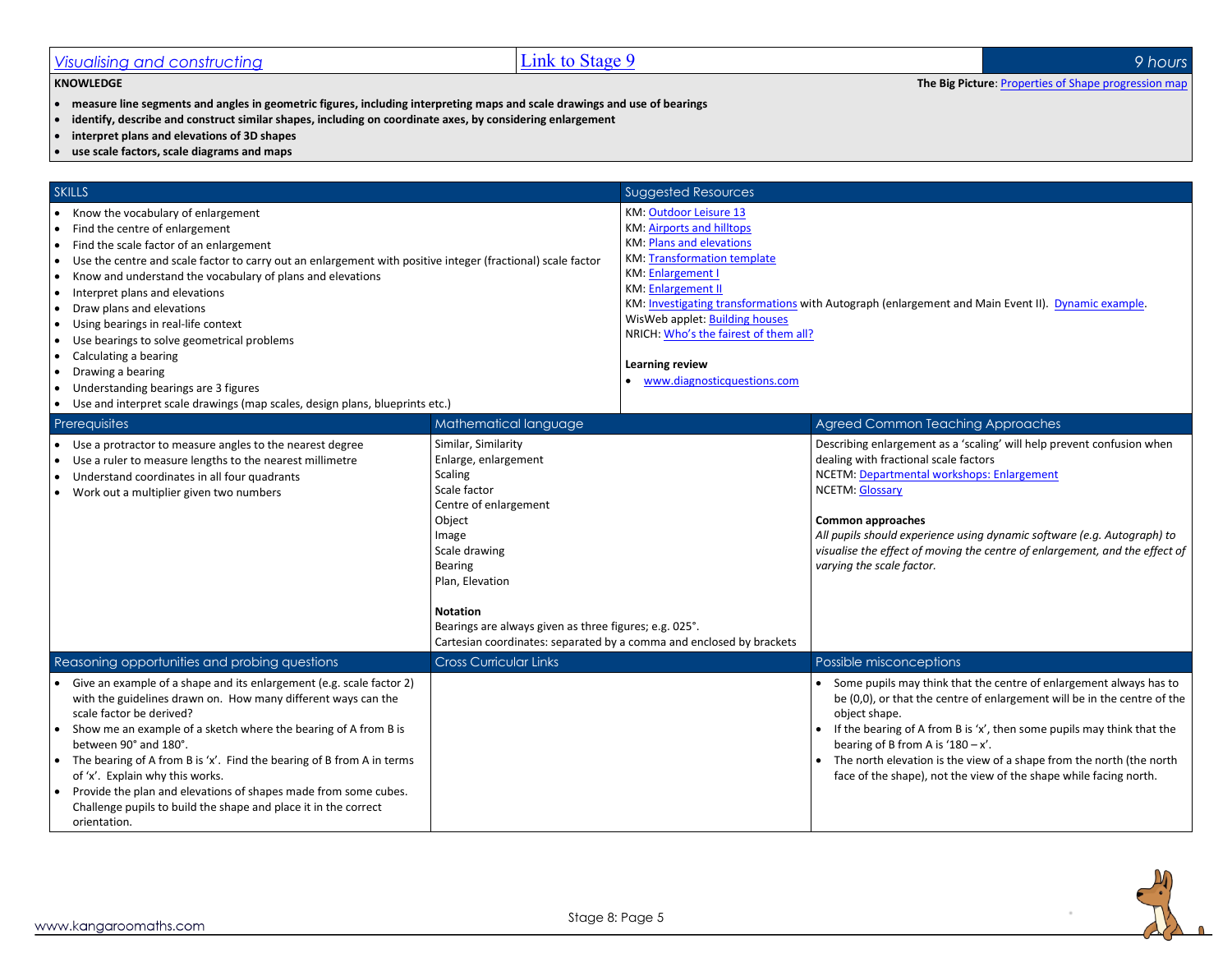### *Algebraic proficiency: tinkering* and the stage profit of the stage 9 9 *9 hours*

**KNOWLEDGE The Big Picture**[: Algebra progression map](http://kangaroomaths.com/free_resources/planning/KM_MathematicsProgression_Algebra.xlsx)

- use and interpret algebraic notation, including:  $a^2b$  in place of  $a \times a \times b$ , coefficients written as fractions rather than as decimals
- **understand and use the concepts and vocabulary of factors**
- **simplify and manipulate algebraic expressions by taking out common factors and simplifying expressions involving sums, products and powers, including the laws of indices**
- **substitute numerical values into scientific formulae**

| <b>SKILLS</b>                                                                                                                                                                                                                                                                                                                                                                                                                                                                                                                                                                                                                                                     |                                                                                                                                                                                                 | <b>Suggested Resources</b>                                                                                                                                                                |                                                                                                                                                                                                                                                                                                                                                                                                                                                                                                                                                                                                                                                                                                                                                                                                                                                                     |
|-------------------------------------------------------------------------------------------------------------------------------------------------------------------------------------------------------------------------------------------------------------------------------------------------------------------------------------------------------------------------------------------------------------------------------------------------------------------------------------------------------------------------------------------------------------------------------------------------------------------------------------------------------------------|-------------------------------------------------------------------------------------------------------------------------------------------------------------------------------------------------|-------------------------------------------------------------------------------------------------------------------------------------------------------------------------------------------|---------------------------------------------------------------------------------------------------------------------------------------------------------------------------------------------------------------------------------------------------------------------------------------------------------------------------------------------------------------------------------------------------------------------------------------------------------------------------------------------------------------------------------------------------------------------------------------------------------------------------------------------------------------------------------------------------------------------------------------------------------------------------------------------------------------------------------------------------------------------|
| Know how to write products algebraically<br>Use fractions when working in algebraic situations<br>Identify common factors (numerical and algebraic) of terms in an expression<br>Factorise an expression by taking out common factors<br>Simplify an expression involving terms with combinations of variables (e.g. $3a^2b + 4ab^2 + 2a^2 - a^2b$ )<br>Expanding single brackets<br>Forming and solving equations<br>$\bullet$<br>Know the multiplication (division, power, zero) law of indices (algebraic context)<br>Substitute positive and negative numbers into scientific formulae<br>Be aware of common scientific formulae (see Cross Curricular Links) |                                                                                                                                                                                                 | <b>KM: Missing powers</b><br>KM: Laws of indices. Some useful questions.<br>KM: Maths to Infinity: Indices<br><b>NRICH: Temperature</b><br>Learning review<br>www.diagnosticquestions.com |                                                                                                                                                                                                                                                                                                                                                                                                                                                                                                                                                                                                                                                                                                                                                                                                                                                                     |
| Prerequisites                                                                                                                                                                                                                                                                                                                                                                                                                                                                                                                                                                                                                                                     | Mathematical language                                                                                                                                                                           |                                                                                                                                                                                           | Agreed Common Teaching Approaches                                                                                                                                                                                                                                                                                                                                                                                                                                                                                                                                                                                                                                                                                                                                                                                                                                   |
| Know basic algebraic notation (the rules of algebra)<br>Simplify an expression by collecting like terms<br>Know how to multiply a single term over a bracket<br>Substitute positive numbers into expressions and formulae<br>Calculate with negative numbers                                                                                                                                                                                                                                                                                                                                                                                                      | Product<br>Variable<br>Term<br>Coefficient<br>Common factor<br>Factorise<br>Power<br>Indices<br>Formula, Formulae<br>Subject<br>Change the subject<br><b>Notation</b><br>See key concepts above |                                                                                                                                                                                           | During this unit pupils should experience factorising a quadratic<br>expression such as $6x^2 + 2x$ .<br>Collaborate with the science department to establish a list of formulae<br>that will be used, and ensure consistency of approach and experience.<br>NCETM: Algebra<br>NCETM: Departmental workshop: Index Numbers<br>NCETM: Departmental workshops: Deriving and Rearranging Formulae<br><b>NCETM: Glossary</b><br><b>Common approaches</b><br>Once the laws of indices have been established, all teachers refer to 'like<br>numbers multiplied, add the indices' and 'like numbers divided, subtract<br>the indices. They also generalise to $a^m \times a^n = a^{m+n}$ , etc.<br>When changing the subject of a formula the principle of balancing (doing<br>the same to both sides) must be used rather than a 'change side, change<br>sign' approach. |
| Reasoning opportunities and probing questions                                                                                                                                                                                                                                                                                                                                                                                                                                                                                                                                                                                                                     | <b>Cross Curricular Links</b>                                                                                                                                                                   |                                                                                                                                                                                           | Possible misconceptions                                                                                                                                                                                                                                                                                                                                                                                                                                                                                                                                                                                                                                                                                                                                                                                                                                             |
| Establish the multiplication, division and power laws of indices by<br>writing products in full. Use the division law of indices to establish<br>why $a^0 = 1$ .<br>What is wrong with this statement and how can it be corrected: $52$ x<br>$5^4 = 5^8$ ?<br>Jenny thinks that if $y = 2x + 1$ then $x = (y - 1)/2$ . Kenny thinks that if y<br>$= 2x + 1$ then $x = y/2 - 1$ . Who do you agree with? Why?                                                                                                                                                                                                                                                      |                                                                                                                                                                                                 |                                                                                                                                                                                           | Some pupils may misapply the order of operation when changing the<br>subject of a formula<br>Many pupils may think that $a^0 = 0$<br>Some pupils may not consider 4ab and 3ba as 'like terms' and<br>therefore will not 'collect' them when simplifying expressions                                                                                                                                                                                                                                                                                                                                                                                                                                                                                                                                                                                                 |

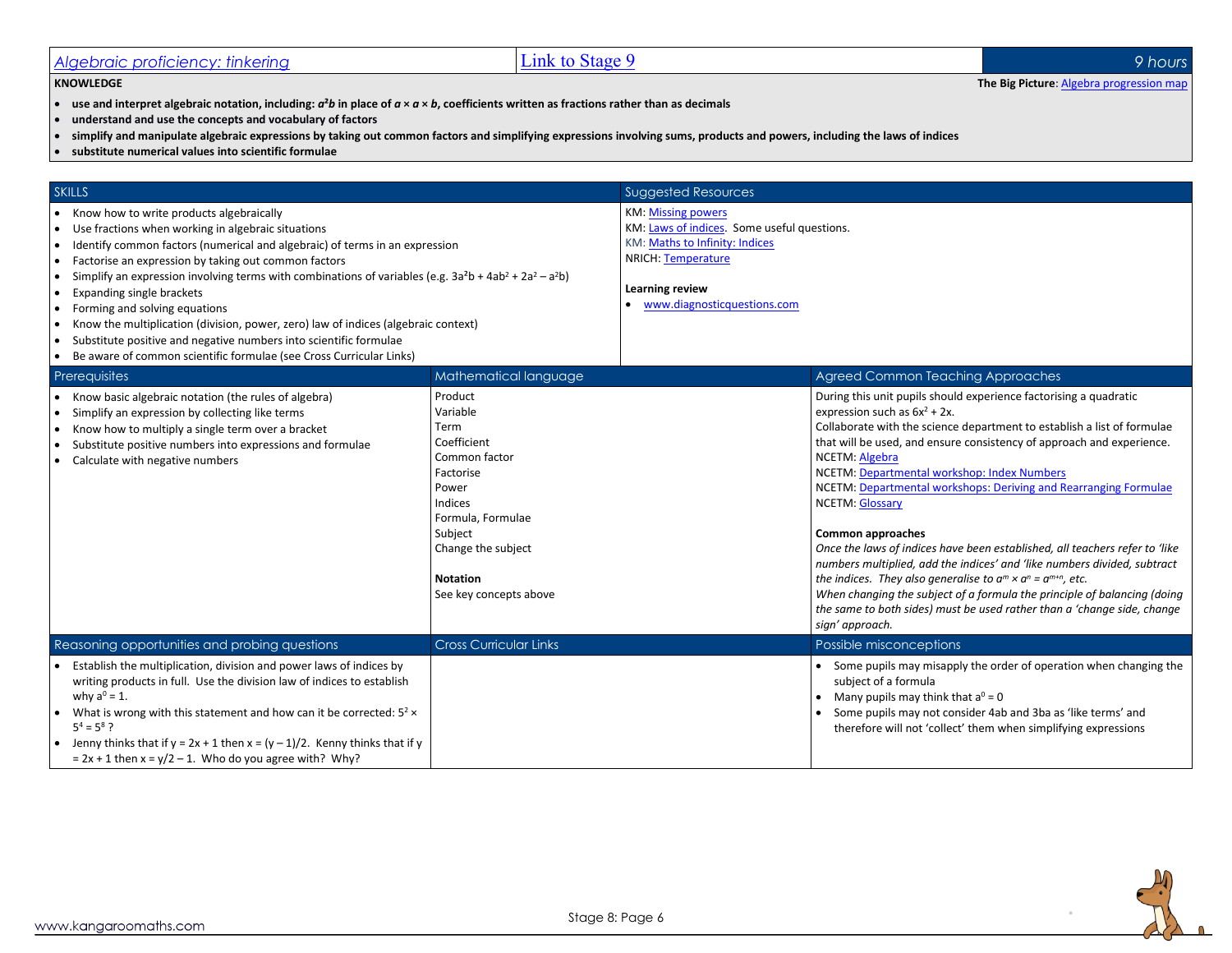| <b>Exploring fractions, decimals and percentages</b> | .1nk |                                                                      |
|------------------------------------------------------|------|----------------------------------------------------------------------|
| <b>KNOWLEDGE</b>                                     |      | The Big Picture: Fractions, decimals and percentages progression map |

• **work interchangeably with terminating decimals and their corresponding fractions (such as 3.5 and 7/2 or 0.375 or 3/8)**

| <b>SKILLS</b>                                                                                                                                                                                                                                                                                                                                                                                                                                                        |                                                                                                                                                                                                  | <b>Suggested Resources</b>                                                                                                                                                                                                                                                             |                                                                                                                                                                                                                                                                                                                                                                                                                                                                                                  |  |
|----------------------------------------------------------------------------------------------------------------------------------------------------------------------------------------------------------------------------------------------------------------------------------------------------------------------------------------------------------------------------------------------------------------------------------------------------------------------|--------------------------------------------------------------------------------------------------------------------------------------------------------------------------------------------------|----------------------------------------------------------------------------------------------------------------------------------------------------------------------------------------------------------------------------------------------------------------------------------------|--------------------------------------------------------------------------------------------------------------------------------------------------------------------------------------------------------------------------------------------------------------------------------------------------------------------------------------------------------------------------------------------------------------------------------------------------------------------------------------------------|--|
| Identify if a fraction is terminating or recurring<br>$\bullet$<br>Recall some decimal and fraction equivalents (e.g. tenths, fifths, eighths)<br>Converting between fractions, decimals and percentages with a calculator<br>$\bullet$<br>Converting between fractions, decimals and percentages without a calculator<br>$\bullet$<br>Simplify fractions and finding equivalent fractions<br>Convert a fraction to a decimal by scaling (when possible) or division |                                                                                                                                                                                                  | KM: FDP conversion. Templates for taking notes.<br>KM: Fraction sort. Tasks one and two only.<br>KM: Maths to Infinity: Fractions, decimals, percentages, ratio, proportion<br>NRICH: Matching fractions, decimals and percentages<br>Learning review<br>• www.diagnosticquestions.com |                                                                                                                                                                                                                                                                                                                                                                                                                                                                                                  |  |
| <b>Prerequisites</b>                                                                                                                                                                                                                                                                                                                                                                                                                                                 | Mathematical language                                                                                                                                                                            |                                                                                                                                                                                                                                                                                        | Agreed Common Teaching Approaches                                                                                                                                                                                                                                                                                                                                                                                                                                                                |  |
| Understand that fractions, decimals and percentages are different<br>ways of representing the same proportion<br>Convert between mixed numbers and top-heavy fractions<br>$\bullet$<br>Write one quantity as a fraction of another                                                                                                                                                                                                                                   | Fraction<br>Mixed number<br>Top-heavy fraction<br>Percentage<br>Decimal<br>Proportion<br>Terminating<br>Recurring<br>Simplify, Cancel<br><b>Notation</b><br>Diagonal and horizontal fraction bar |                                                                                                                                                                                                                                                                                        | The diagonal fraction bar (solidus) was first used by Thomas Twining<br>(1718) when recorded quantities of tea. The division symbol $(\div)$ is called<br>an obelus, but there is no name for a horizontal fraction bar.<br>NRICH: History of fractions<br>NRICH: Teaching fractions with understanding<br><b>NCETM: Glossary</b><br><b>Common approaches</b><br>All pupils should use the horizontal fraction bar to avoid confusion when<br>fractions are coefficients in algebraic situations |  |
| Reasoning opportunities and probing questions                                                                                                                                                                                                                                                                                                                                                                                                                        | <b>Cross Curricular Links</b>                                                                                                                                                                    |                                                                                                                                                                                                                                                                                        | Possible misconceptions                                                                                                                                                                                                                                                                                                                                                                                                                                                                          |  |
| Without using a calculator, convince me that $3/8 = 0.375$<br>$\bullet$<br>Show me a fraction / decimal / percentage equivalent. And another.<br>And another<br>What is the same and what is different: 2.5, 25%, 0.025 ?                                                                                                                                                                                                                                            |                                                                                                                                                                                                  |                                                                                                                                                                                                                                                                                        | Some pupils may make incorrect links between fractions and<br>decimals such as thinking that $1/5 = 0.15$<br>Some pupils may think that $5\% = 0.5$ , $4\% = 0.4$ , etc.<br>$\bullet$<br>Some pupils may think it is not possible to have a percentage greater<br>than 100%.                                                                                                                                                                                                                     |  |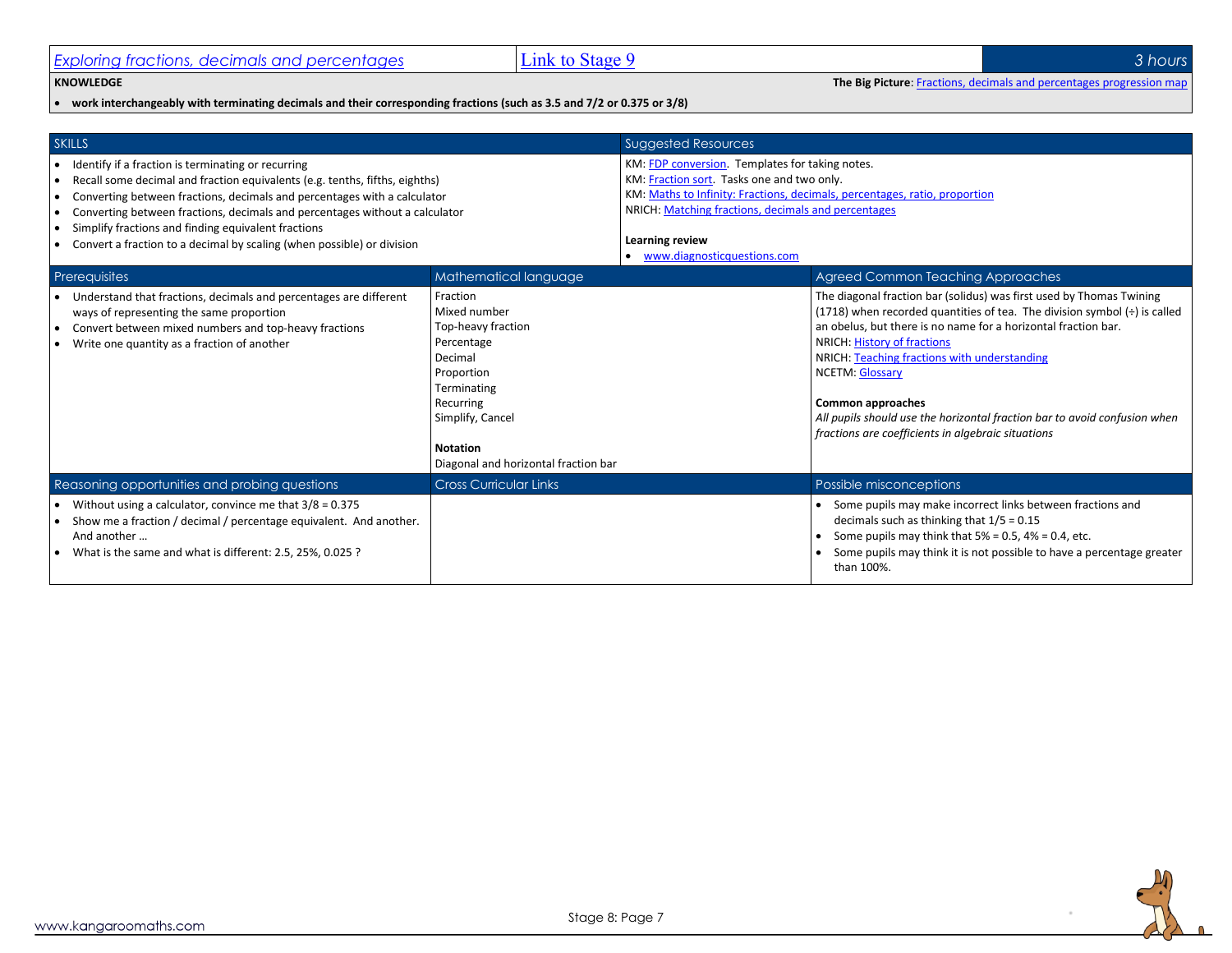### • **express the division of a quantity into two parts as a ratio; apply ratio to real contexts and problems (such as those involving conversion, comparison, scaling, mixing, concentrations)**

- **identify and work with fractions in ratio problems**
- **understand and use proportion as equality of ratios**
- **express a multiplicative relationship between two quantities as a ratio or a fraction**
- **use compound units (such as speed, rates of pay, unit pricing)**
- **change freely between compound units (e.g. speed, rates of pay, prices) in numerical contexts**
- **relate ratios to fractions and to linear functions**

| <b>SKILLS</b>                                                                                                                                                                                                                                                                                                                                                                                                                                                                                                                                                                                                                                                                                                                                                                                                                                                                                                                                                                                                                                                                                                                                                         |                                                                                                                                                                                                                                                       | <b>Suggested Resources</b>                                                                                                                                                                            |                                                                                                                                                                                                                                                                                                                                                                                        |
|-----------------------------------------------------------------------------------------------------------------------------------------------------------------------------------------------------------------------------------------------------------------------------------------------------------------------------------------------------------------------------------------------------------------------------------------------------------------------------------------------------------------------------------------------------------------------------------------------------------------------------------------------------------------------------------------------------------------------------------------------------------------------------------------------------------------------------------------------------------------------------------------------------------------------------------------------------------------------------------------------------------------------------------------------------------------------------------------------------------------------------------------------------------------------|-------------------------------------------------------------------------------------------------------------------------------------------------------------------------------------------------------------------------------------------------------|-------------------------------------------------------------------------------------------------------------------------------------------------------------------------------------------------------|----------------------------------------------------------------------------------------------------------------------------------------------------------------------------------------------------------------------------------------------------------------------------------------------------------------------------------------------------------------------------------------|
| • Solve problems in ratio in a real-life context (e.g. sharing in ratio)<br>Simplify ratio<br>$\bullet$<br>• Sharing ratio – find total of ratio shares<br>Sharing ratio - find individual share<br>Use ratio as part in a problem solving context (scaling etc)<br>$\bullet$<br>Identify proportion in a situation<br>$\bullet$<br>Find a relevant multiplier in a situation involving proportion<br>$\bullet$<br>Use fractions fluently in situations involving ratio or proportion<br>$\bullet$<br>Understand the connections between ratios, fractions and proportion<br>$\bullet$<br>Understand the meaning of a compound unit<br>$\bullet$<br>Know the connection between speed, distance and time<br>$\bullet$<br>Solve problems involving speed, distance and time<br>$\bullet$<br>Identify when it is necessary to convert quantities in order to use a sensible unit of measure<br>$\bullet$<br>Solve problems involving proportional reasoning<br>$\bullet$<br>Solve problems involving compound units<br>$\bullet$<br>Be able to write a ratio as a fraction.<br>$\bullet$<br>Recognise ratio and scale in the context of a conversion graph<br>$\bullet$ |                                                                                                                                                                                                                                                       | <b>KM: Proportion for real</b><br>KM: Investigating proportionality<br>NRICH: In proportion<br>Standards Unit: N6 Developing proportional reasoning<br>Learning review<br>www.diagnosticquestions.com | KM: Maths to Infinity: Fractions, decimals, percentages, ratio, proportion                                                                                                                                                                                                                                                                                                             |
| Prerequisites                                                                                                                                                                                                                                                                                                                                                                                                                                                                                                                                                                                                                                                                                                                                                                                                                                                                                                                                                                                                                                                                                                                                                         | Mathematical language                                                                                                                                                                                                                                 |                                                                                                                                                                                                       | Agreed Common Teaching Approaches                                                                                                                                                                                                                                                                                                                                                      |
| Understand and use ratio notation<br>• Divide an amount in a given ratio                                                                                                                                                                                                                                                                                                                                                                                                                                                                                                                                                                                                                                                                                                                                                                                                                                                                                                                                                                                                                                                                                              | Ratio<br>Proportion<br>Proportional<br>Multiplier<br>Speed<br>Unitary method<br><b>Units</b><br>Compound unit<br><b>Notation</b><br>Kilometres per hour is written as km/h or kmh <sup>-1</sup><br>Metres per second is written as $m/s$ or $ms^{-1}$ |                                                                                                                                                                                                       | NRICH: Ratio or proportion?<br>NRICH: Roasting old chestnuts 3<br><b>NCETM: The Bar Model</b><br><b>NCETM: Multiplicative reasoning</b><br>NCETM: Departmental workshops: Proportional Reasoning<br><b>NCETM: Glossary</b><br><b>Common approaches</b><br>All pupils are taught to set up a 'proportion table' and use it to find the<br>multiplier in situations involving proportion |
| Reasoning opportunities and probing questions                                                                                                                                                                                                                                                                                                                                                                                                                                                                                                                                                                                                                                                                                                                                                                                                                                                                                                                                                                                                                                                                                                                         | <b>Cross Curricular Links</b>                                                                                                                                                                                                                         |                                                                                                                                                                                                       | Possible misconceptions                                                                                                                                                                                                                                                                                                                                                                |
| • Show me an example of two quantities that will be in proportion.<br>And another. And another<br>(Showing a table of values such as the one below) convince me that<br>this information shows a proportional relationship<br>9<br>6<br>15<br>10<br>14<br>21<br>• Which is the faster speed: 60 km/h or 10 m/s? Explain why.                                                                                                                                                                                                                                                                                                                                                                                                                                                                                                                                                                                                                                                                                                                                                                                                                                          |                                                                                                                                                                                                                                                       |                                                                                                                                                                                                       | Many pupils will want to identify an additive relationship between<br>two quantities that are in proportion and apply this to other<br>quantities in order to find missing amounts<br>Some pupils may think that a multiplier always has to be greater than<br>When converting between times and units, some pupils may base<br>their working on 100 minutes = $1$ hour                |

 $\sim$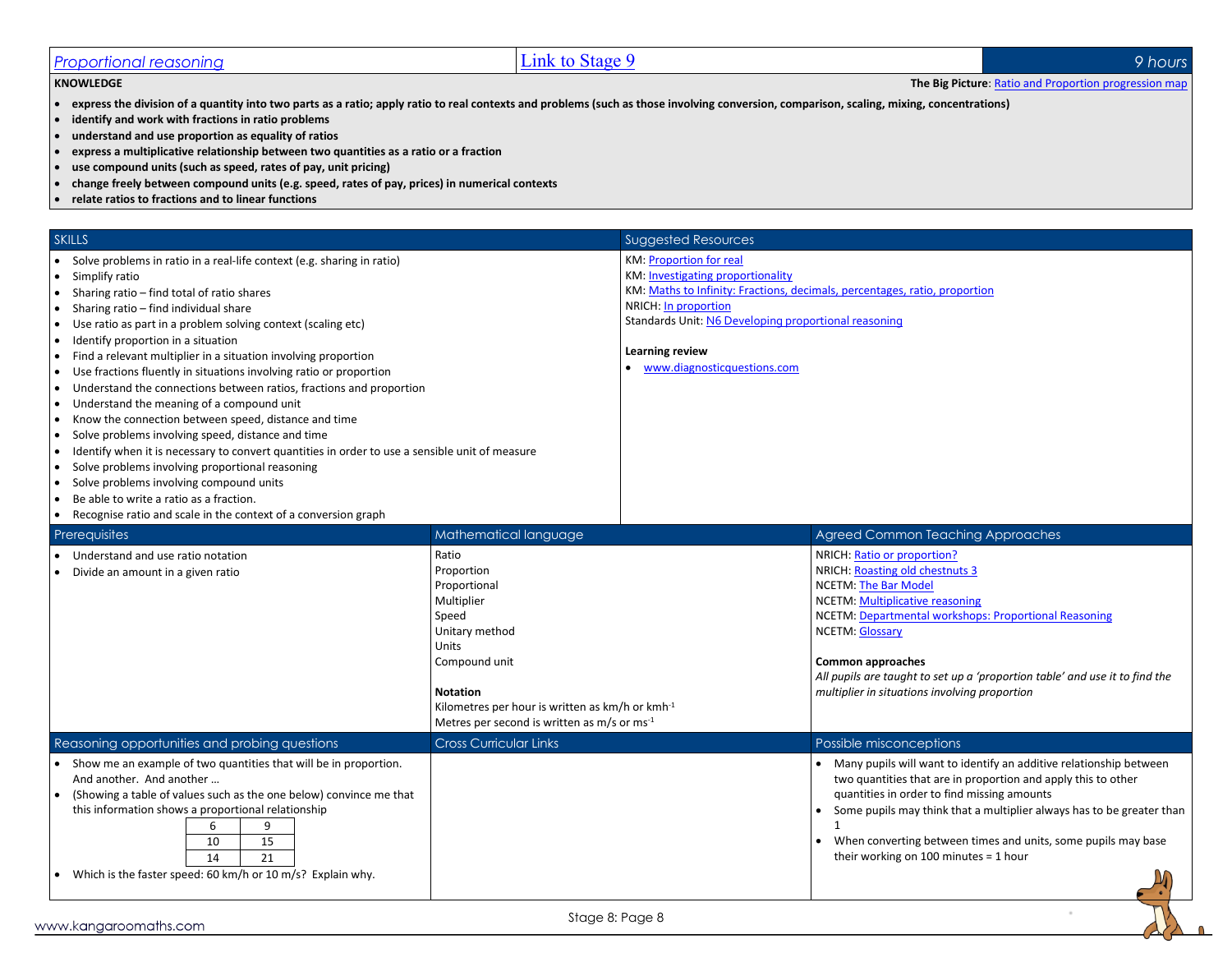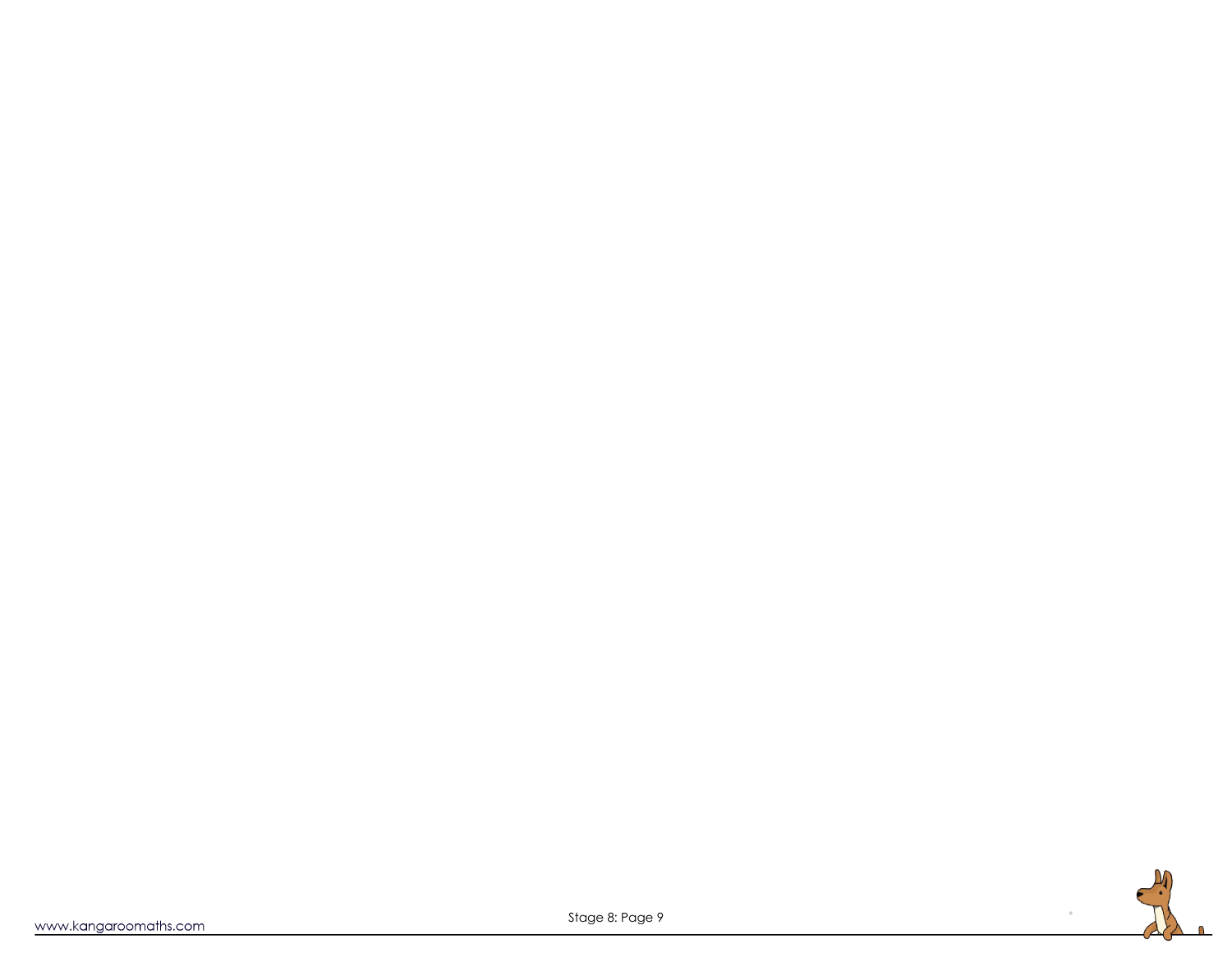### *Pattern sniffing* Link to Stage 9 *3 hours*

**KNOWLEDGE The Big Picture**[: Algebra progression map](http://kangaroomaths.com/free_resources/planning/KM_MathematicsProgression_Algebra.xlsx)

- **generate terms of a sequence from either a term-to-term or a position-to-term rule**
- **deduce expressions to calculate the nth term of linear sequences (ALSO 7)**

Return to overview

| <b>SKILLS</b>                                                                                                                                                                                                                                                                                                                                                                                                                                                                                                                                                                                                                                                                                                                                                                                                               |                         | <b>Suggested Resources</b>                                                                                                                                                                                                                                                                                  |                                                                                                                                                                                                                                                                                                                                                                                                                                                                                                                                                                                                                                                                                                                                                                                                                                                                                                                 |
|-----------------------------------------------------------------------------------------------------------------------------------------------------------------------------------------------------------------------------------------------------------------------------------------------------------------------------------------------------------------------------------------------------------------------------------------------------------------------------------------------------------------------------------------------------------------------------------------------------------------------------------------------------------------------------------------------------------------------------------------------------------------------------------------------------------------------------|-------------------------|-------------------------------------------------------------------------------------------------------------------------------------------------------------------------------------------------------------------------------------------------------------------------------------------------------------|-----------------------------------------------------------------------------------------------------------------------------------------------------------------------------------------------------------------------------------------------------------------------------------------------------------------------------------------------------------------------------------------------------------------------------------------------------------------------------------------------------------------------------------------------------------------------------------------------------------------------------------------------------------------------------------------------------------------------------------------------------------------------------------------------------------------------------------------------------------------------------------------------------------------|
| <b>Explore sequences</b><br>Generate a sequence from a term-to-term rule<br>$\bullet$<br>Understand the meaning of a position-to-term rule<br>$\bullet$<br>Use a position-to-term rule to generate a sequence<br>$\bullet$<br>Find the position-to-term rule for a given sequence<br>$\bullet$<br>Use algebra to describe the position-to-term rule of a linear sequence (the nth term)<br>$\bullet$<br>Find the position-to-term rule for a given sequence from a diagram<br>$\bullet$<br>Find the nth term rule for a given sequence from a diagram<br>$\bullet$<br>Describe an nth term sequences involving decimals and decreasing sequences<br>$\bullet$<br>Describe an nth term sequence involving fractions<br>$\bullet$<br>Use the nth term of a sequence to deduce if a given number is in a sequence<br>$\bullet$ |                         | KM: Spreadsheet sequences<br><b>KM: Generating sequences</b><br>KM: Maths to Infinity: Sequences<br>KM: Stick on the Maths: Linear sequences<br>NRICH: Charlie's delightful machine<br>NRICH: A little light thinking<br>NRICH: Go forth and generalise<br>Learning review<br>• www.diagnosticquestions.com |                                                                                                                                                                                                                                                                                                                                                                                                                                                                                                                                                                                                                                                                                                                                                                                                                                                                                                                 |
| Prerequisites                                                                                                                                                                                                                                                                                                                                                                                                                                                                                                                                                                                                                                                                                                                                                                                                               | Mathematical language   |                                                                                                                                                                                                                                                                                                             | Agreed Common Teaching Approaches                                                                                                                                                                                                                                                                                                                                                                                                                                                                                                                                                                                                                                                                                                                                                                                                                                                                               |
| Use a term-to-term rule to generate a sequence<br>$\bullet$<br>Find the term-to-term rule for a sequence<br>$\bullet$<br>Describe a sequence using the term-to-term rule                                                                                                                                                                                                                                                                                                                                                                                                                                                                                                                                                                                                                                                    |                         |                                                                                                                                                                                                                                                                                                             | Using the nth term for times tables is a powerful way of finding the nth<br>term for any linear sequence. For example, if the pupils understand the 3<br>times table can ne described as '3n' then the linear sequence 4, 7, 10, 13,<br>can be described as the 3 times table 'shifted up' one place, hence 3n +<br>1.<br>Exploring statements such as 'is 171 is in the sequence 3, 9, 15, 21, 27,<br>?' is a very powerful way for pupils to realise that 'term-to-term' rules<br>can be inefficient and therefore 'position-to-term' rules (nth term) are<br>needed.<br>NCETM: Algebra<br><b>NCETM: Glossary</b><br><b>Common approaches</b><br>Teachers refer to a sequence such as 2, 5, 8, 11,  as 'the three times<br>table minus one', to help pupils construct their understanding of the nth<br>term of a sequence.<br>All students have the opportunity to use spreadsheets to generate<br>sequences |
| Reasoning opportunities and probing questions                                                                                                                                                                                                                                                                                                                                                                                                                                                                                                                                                                                                                                                                                                                                                                               | <b>Cross Curricular</b> |                                                                                                                                                                                                                                                                                                             | Possible misconceptions                                                                                                                                                                                                                                                                                                                                                                                                                                                                                                                                                                                                                                                                                                                                                                                                                                                                                         |
| Show me a sequence that could be generated using the nth term 4n<br>$\pm$ c. And another. And another<br>What's the same, what's different: 4, 7, 10, 13, 16, , 2, 5, 8, 11, 14,<br>, 4, 9, 14, 19, 24,  and 4, 10, 16, 22, 28, ?<br>$\bullet$ The 4 <sup>th</sup> term of a linear sequence is 15. Show me the nth term of a<br>sequence with this property. And another. And another<br>Convince me that the nth term of the sequence 2, 5, 8, 11,  is 3n -1.<br>Kenny says the 171 is in the sequence 3, 9, 15, 21, 27,  Do you agree<br>with Kenny? Explain your reasoning.                                                                                                                                                                                                                                             |                         |                                                                                                                                                                                                                                                                                                             | Some pupils will think that the nth term of the sequence 2, 5, 8, 11,<br>is $n + 3$ .<br>• Some pupils may think that the (2n)th term is double the nth term of<br>a linear sequence.<br>• Some pupils may think that sequences with nth term of the form 'ax<br>± b' must start with 'a'.                                                                                                                                                                                                                                                                                                                                                                                                                                                                                                                                                                                                                      |

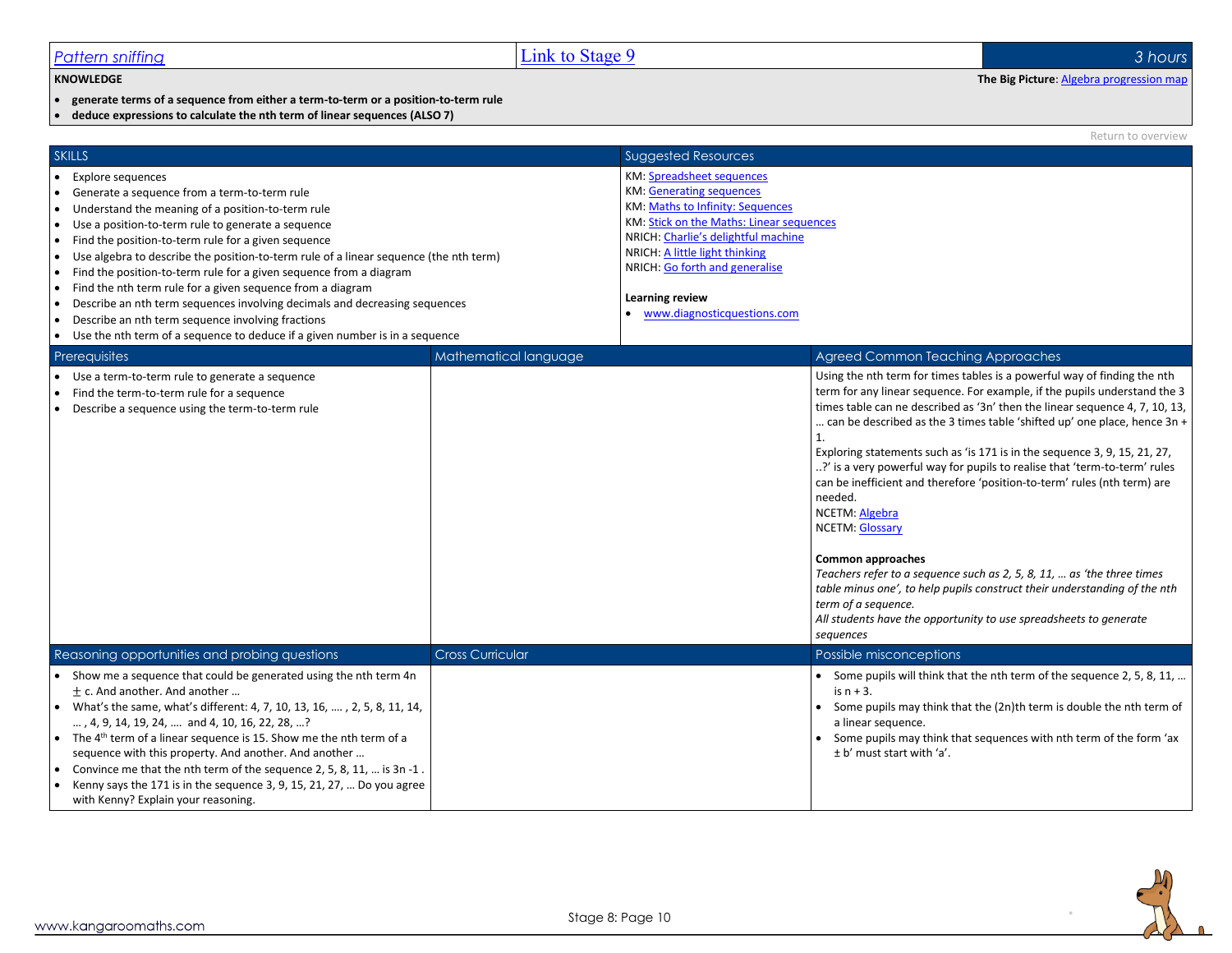| <u>Investigating angles</u>                                                                                                                          | Link to Stage 9 | 6 hours                                                 |
|------------------------------------------------------------------------------------------------------------------------------------------------------|-----------------|---------------------------------------------------------|
| <b>KNOWLEDGE</b>                                                                                                                                     |                 | The Big Picture: Position and direction progression map |
| • understand and use alternate and corresponding angles on parallel lines                                                                            |                 |                                                         |
| • derive and use the sum of angles in a triangle (e.g. to deduce and use the angle sum in any polygon, and to derive properties of regular polygons) |                 |                                                         |
|                                                                                                                                                      |                 |                                                         |

Return to overview

|                                                                                                                                                                                                                                                                                                                                                                                                                                                                                                                                                                                                                                                                                                                                                                                                                                                  | <b>SKILLS</b>                                                                                                                                                                                                                                                                                                                                                                                                                                                                                                                                                             |                                                                                                                                                                                                                                                                                                                                                                        | <b>Suggested Resources</b>                                                                                                                                                                                                                                                                                                                       |                                                                                                                                                                                                                                                                                                                                                                                                                                                                                                                                                                                                                       |
|--------------------------------------------------------------------------------------------------------------------------------------------------------------------------------------------------------------------------------------------------------------------------------------------------------------------------------------------------------------------------------------------------------------------------------------------------------------------------------------------------------------------------------------------------------------------------------------------------------------------------------------------------------------------------------------------------------------------------------------------------------------------------------------------------------------------------------------------------|---------------------------------------------------------------------------------------------------------------------------------------------------------------------------------------------------------------------------------------------------------------------------------------------------------------------------------------------------------------------------------------------------------------------------------------------------------------------------------------------------------------------------------------------------------------------------|------------------------------------------------------------------------------------------------------------------------------------------------------------------------------------------------------------------------------------------------------------------------------------------------------------------------------------------------------------------------|--------------------------------------------------------------------------------------------------------------------------------------------------------------------------------------------------------------------------------------------------------------------------------------------------------------------------------------------------|-----------------------------------------------------------------------------------------------------------------------------------------------------------------------------------------------------------------------------------------------------------------------------------------------------------------------------------------------------------------------------------------------------------------------------------------------------------------------------------------------------------------------------------------------------------------------------------------------------------------------|
| • Explore geometrical situations involving parallel lines<br>Identify alternate angles and know that they are equal<br>$\bullet$<br>Identify corresponding angles and know that they are equal<br>$\bullet$<br>Identify vertically opposite angles amd know they are equal<br>$\bullet$<br>Use knowledge of alternate and corresponding angles to calculate missing angles in geometrical diagrams<br>$\bullet$<br>Establish the fact that angles in a triangle must total 180°<br>$\bullet$<br>Use the fact that angles in a triangle total 180° to work out the total of the angles in any polygon<br>$\bullet$<br>Establish the size of an interior angle in a regular polygon<br>$\bullet$<br>Know the total of the exterior angles in any polygon<br>$\bullet$<br>Establish the size of an exterior angle in a regular polygon<br>$\bullet$ |                                                                                                                                                                                                                                                                                                                                                                                                                                                                                                                                                                           |                                                                                                                                                                                                                                                                                                                                                                        | KM: Alternate and corresponding angles<br><b>KM: Perplexing parallels</b><br><b>KM: Investigating polygons</b><br>KM: Maths to Infinity: Lines and angles<br>KM: Stick on the Maths: Alternate and corresponding angles<br>KM: Stick on the Maths: Geometrical problems<br><b>NRICH: Ratty</b><br>Learning review<br>www.diagnosticquestions.com |                                                                                                                                                                                                                                                                                                                                                                                                                                                                                                                                                                                                                       |
|                                                                                                                                                                                                                                                                                                                                                                                                                                                                                                                                                                                                                                                                                                                                                                                                                                                  | Prerequisites                                                                                                                                                                                                                                                                                                                                                                                                                                                                                                                                                             | Mathematical language                                                                                                                                                                                                                                                                                                                                                  |                                                                                                                                                                                                                                                                                                                                                  | Pedagogical notes                                                                                                                                                                                                                                                                                                                                                                                                                                                                                                                                                                                                     |
|                                                                                                                                                                                                                                                                                                                                                                                                                                                                                                                                                                                                                                                                                                                                                                                                                                                  | • Use angles at a point, angles at a point on a line and vertically<br>opposite angles to calculate missing angles in geometrical diagrams<br>• Know that the angles in a triangle total 180°                                                                                                                                                                                                                                                                                                                                                                             | Degrees<br>Right angle, acute angle, obtuse angle, reflex angle<br>Vertically opposite<br>Geometry, geometrical<br>Parallel<br>Alternate angles, corresponding angles<br>Interior angle, exterior angle<br>Regular polygon<br><b>Notation</b><br>Dash notation to represent equal lengths in shapes and geometric<br>diagrams<br>Arrow notation to show parallel lines |                                                                                                                                                                                                                                                                                                                                                  | The KM: Perplexing parallels resource is a great way for pupils to discover<br>practically the facts for alternate and corresponding angles.<br>Pupils have established the fact that angles in a triangle total 180° in<br>Stage 7. However, using alternate angles they are now able to prove this<br>fact.<br>Encourage pupils to draw regular and irregular convex polygons to<br>discover the sum of the interior angles = $(n-2) \times 180^{\circ}$ .<br><b>NCETM: Glossary</b><br><b>Common approaches</b><br>Teachers insist on correct mathematical language (and not F-angles or Z-<br>angles for example) |
|                                                                                                                                                                                                                                                                                                                                                                                                                                                                                                                                                                                                                                                                                                                                                                                                                                                  | Reasoning opportunities and probing questions                                                                                                                                                                                                                                                                                                                                                                                                                                                                                                                             | Suggested resources                                                                                                                                                                                                                                                                                                                                                    |                                                                                                                                                                                                                                                                                                                                                  | Possible misconceptions                                                                                                                                                                                                                                                                                                                                                                                                                                                                                                                                                                                               |
|                                                                                                                                                                                                                                                                                                                                                                                                                                                                                                                                                                                                                                                                                                                                                                                                                                                  | • Show me a pair of alternate (corresponding) angles. And another.<br>And another<br>Jenny thinks that hexagons are the only polygon that tessellates. Do<br>you agree? Explain your reasoning.<br>Convince me that the angles in a triangle total 180°.<br>Convince me that the interior angle of a pentagon is 540°.<br>Always/ Sometimes/ Never: The sum of the interior angles of an n-<br>$\bullet$<br>sided polygon can be calculated using sum = $(n - 2) \times 180^{\circ}$ .<br>Always/Sometimes/Never: The sum of the exterior angles of a<br>polygon is 360°. |                                                                                                                                                                                                                                                                                                                                                                        |                                                                                                                                                                                                                                                                                                                                                  | Some pupils may think that alternate and/or corresponding angles<br>have a total of 180° rather than being equal.<br>Some pupils may think that the sum of the interior angles of an n-<br>$\bullet$<br>sided polygon can be calculated using Sum = $n \times 180^\circ$ .<br>Some pupils may think that the sum of the exterior angles increases<br>as the number of sides of the polygon increases.                                                                                                                                                                                                                 |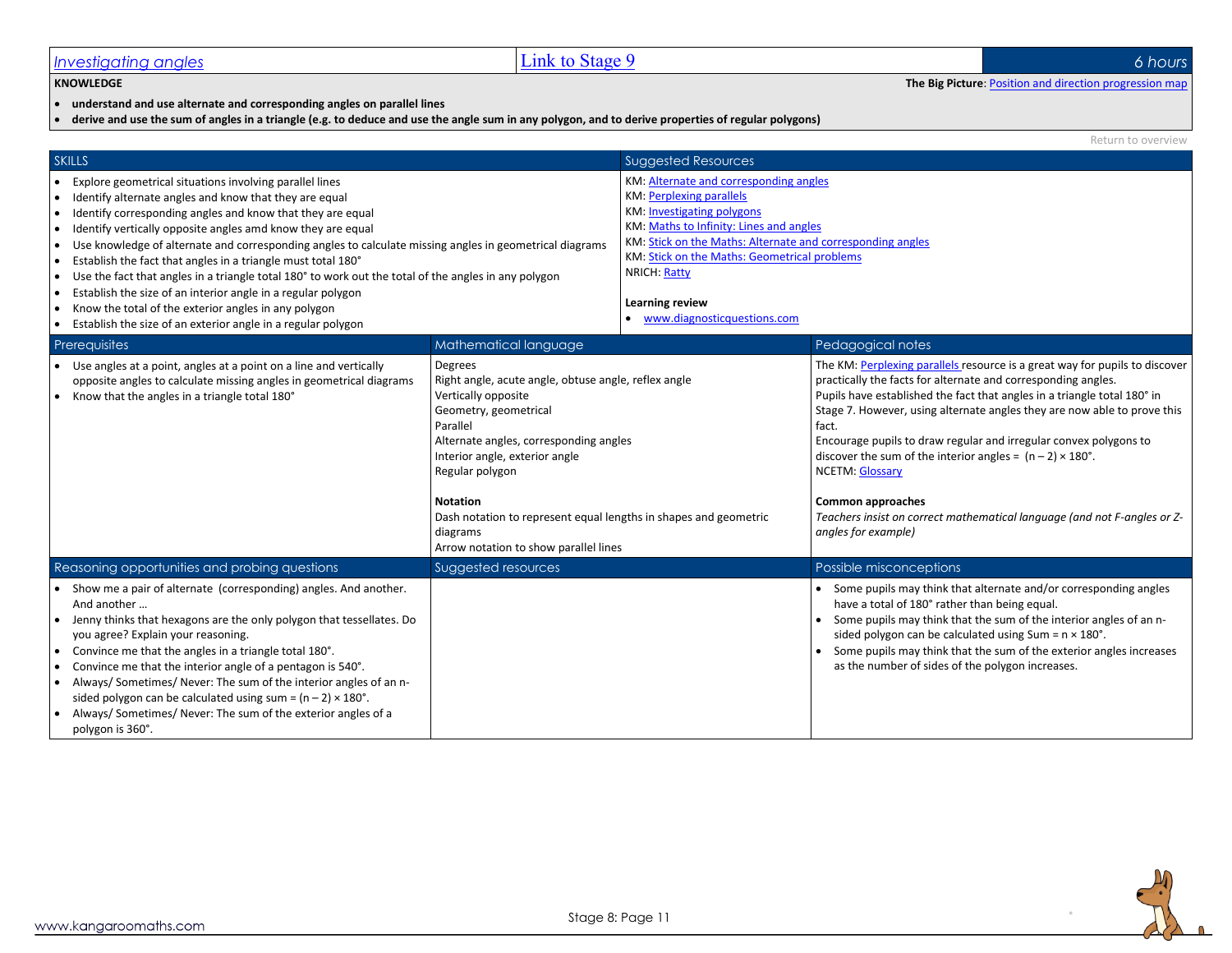| <b>KNOWLEDGE</b>                                                                                                                                                                                                                                                                                                                                                                                                                                                                                                                                                                                                                                                                                                                                                                                              | The Big Picture: Fractions, decimals and percentages progression map                                                                                                                                                                                                                 |                                                                                                                                                                                                                                      |                                                                                                                                                                                                                                                                                                                                                                                                                                                                                                                                                                                                                         |
|---------------------------------------------------------------------------------------------------------------------------------------------------------------------------------------------------------------------------------------------------------------------------------------------------------------------------------------------------------------------------------------------------------------------------------------------------------------------------------------------------------------------------------------------------------------------------------------------------------------------------------------------------------------------------------------------------------------------------------------------------------------------------------------------------------------|--------------------------------------------------------------------------------------------------------------------------------------------------------------------------------------------------------------------------------------------------------------------------------------|--------------------------------------------------------------------------------------------------------------------------------------------------------------------------------------------------------------------------------------|-------------------------------------------------------------------------------------------------------------------------------------------------------------------------------------------------------------------------------------------------------------------------------------------------------------------------------------------------------------------------------------------------------------------------------------------------------------------------------------------------------------------------------------------------------------------------------------------------------------------------|
| interpret fractions and percentages as operators                                                                                                                                                                                                                                                                                                                                                                                                                                                                                                                                                                                                                                                                                                                                                              |                                                                                                                                                                                                                                                                                      |                                                                                                                                                                                                                                      |                                                                                                                                                                                                                                                                                                                                                                                                                                                                                                                                                                                                                         |
| work with percentages greater than 100%                                                                                                                                                                                                                                                                                                                                                                                                                                                                                                                                                                                                                                                                                                                                                                       |                                                                                                                                                                                                                                                                                      |                                                                                                                                                                                                                                      |                                                                                                                                                                                                                                                                                                                                                                                                                                                                                                                                                                                                                         |
| solve problems involving percentage change, including original value problems, and simple interest including in financial mathematics                                                                                                                                                                                                                                                                                                                                                                                                                                                                                                                                                                                                                                                                         |                                                                                                                                                                                                                                                                                      |                                                                                                                                                                                                                                      |                                                                                                                                                                                                                                                                                                                                                                                                                                                                                                                                                                                                                         |
|                                                                                                                                                                                                                                                                                                                                                                                                                                                                                                                                                                                                                                                                                                                                                                                                               |                                                                                                                                                                                                                                                                                      |                                                                                                                                                                                                                                      | Return to overview                                                                                                                                                                                                                                                                                                                                                                                                                                                                                                                                                                                                      |
| <b>SKILLS</b>                                                                                                                                                                                                                                                                                                                                                                                                                                                                                                                                                                                                                                                                                                                                                                                                 |                                                                                                                                                                                                                                                                                      | Suggested resources                                                                                                                                                                                                                  |                                                                                                                                                                                                                                                                                                                                                                                                                                                                                                                                                                                                                         |
| Calculate with fractions (all operations)<br>Recognise when a fraction (percentage) should be interpreted as a number<br>Recognise when a fraction (percentage) should be interpreted as a operator<br>Identify the multiplier for a percentage increase or decrease when the percentage is greater than 100%<br>Use calculators to increase an amount by a percentage greater than 100%<br>Find percentage of an amount<br>Convert a test score/rating into a percentage<br>Solve problems involving percentage change<br>Solve original value problems when working with percentages<br>Solve financial problems including simple interest<br>Introduce the idea of compound interest<br>Understand the meaning of giving an exact solution<br>Solve problems that require exact calculation with fractions |                                                                                                                                                                                                                                                                                      | KM: Stick on the Maths: Proportional reasoning<br>KM: Stick on the Maths: Multiplicative methods<br>KM: Percentage identifying<br>NRICH: One or both<br>NRICH: Antiques roadshow<br>Learning review<br>• www.diagnosticquestions.com |                                                                                                                                                                                                                                                                                                                                                                                                                                                                                                                                                                                                                         |
| Prerequisites                                                                                                                                                                                                                                                                                                                                                                                                                                                                                                                                                                                                                                                                                                                                                                                                 | Mathematical language                                                                                                                                                                                                                                                                |                                                                                                                                                                                                                                      | <b>Agreed Common Approaches</b>                                                                                                                                                                                                                                                                                                                                                                                                                                                                                                                                                                                         |
| Apply the four operations to proper fractions, improper fractions and<br>mixed numbers<br>Use calculators to find a percentage of an amount using<br>multiplicative methods<br>Identify the multiplier for a percentage increase or decrease<br>Use calculators to increase (decrease) an amount by a percentage<br>using multiplicative methods<br>• Know that percentage change = actual change $\div$ original amount                                                                                                                                                                                                                                                                                                                                                                                      | Proper fraction, improper fraction, mixed number<br>Simplify, cancel, lowest terms<br>Percent, percentage<br>Percentage change<br>Original amount<br>Multiplier<br>(Simple) interest<br>Exact<br><b>Notation</b><br>Mixed number notation<br>Horizontal / diagonal bar for fractions |                                                                                                                                                                                                                                      | The bar model is a powerful strategy for pupils to 're-present' a problem<br>involving percentage change.<br>Only simple interest should be explored in this unit. Compound interest<br>will be developed later.<br>NCETM: The Bar Model<br><b>NCETM: Glossary</b><br><b>Common approaches</b><br>When adding and subtracting mixed numbers pupils are taught to<br>convert to improper fractions as a general strategy<br>Teachers use the horizontal fraction bar notation at all times                                                                                                                               |
| Reasoning opportunities and probing questions                                                                                                                                                                                                                                                                                                                                                                                                                                                                                                                                                                                                                                                                                                                                                                 | <b>Cross Curricular Links</b>                                                                                                                                                                                                                                                        |                                                                                                                                                                                                                                      | Possible misconceptions                                                                                                                                                                                                                                                                                                                                                                                                                                                                                                                                                                                                 |
| Convince me that the multiplier for a 150% increase is 2.5<br>Kenny buys a poncho in a 25% sale. The sale price is £40. Kenny<br>thinks that the original is £50. Do you agree with Kenny? Explain your<br>answer.<br>Jenny thinks that increasing an amount by 200% is the same as<br>multiplying by 3. Do you agree with Jenny? Explain your answer.                                                                                                                                                                                                                                                                                                                                                                                                                                                        |                                                                                                                                                                                                                                                                                      |                                                                                                                                                                                                                                      | Some pupils may think that the multiplier for a 150% increase is 1.5<br>$\bullet$<br>Some pupils may think that increasing an amount by 200% is the<br>same as doubling.<br>In isolation, pupils may be able to solve original value problems<br>confidently. However, when it is necessary to identify the type of<br>percentage problem, many pupils will apply a method for a more<br>simple percentage increase / decrease problem. If pupils use models<br>(e.g. the bar model, or proportion tables) to represent all problems<br>then they are less likely to make errors in identifying the type of<br>problem. |



**Calculating fractions, decimals and percentages Link to Stage 9 6** *hours 6**hours*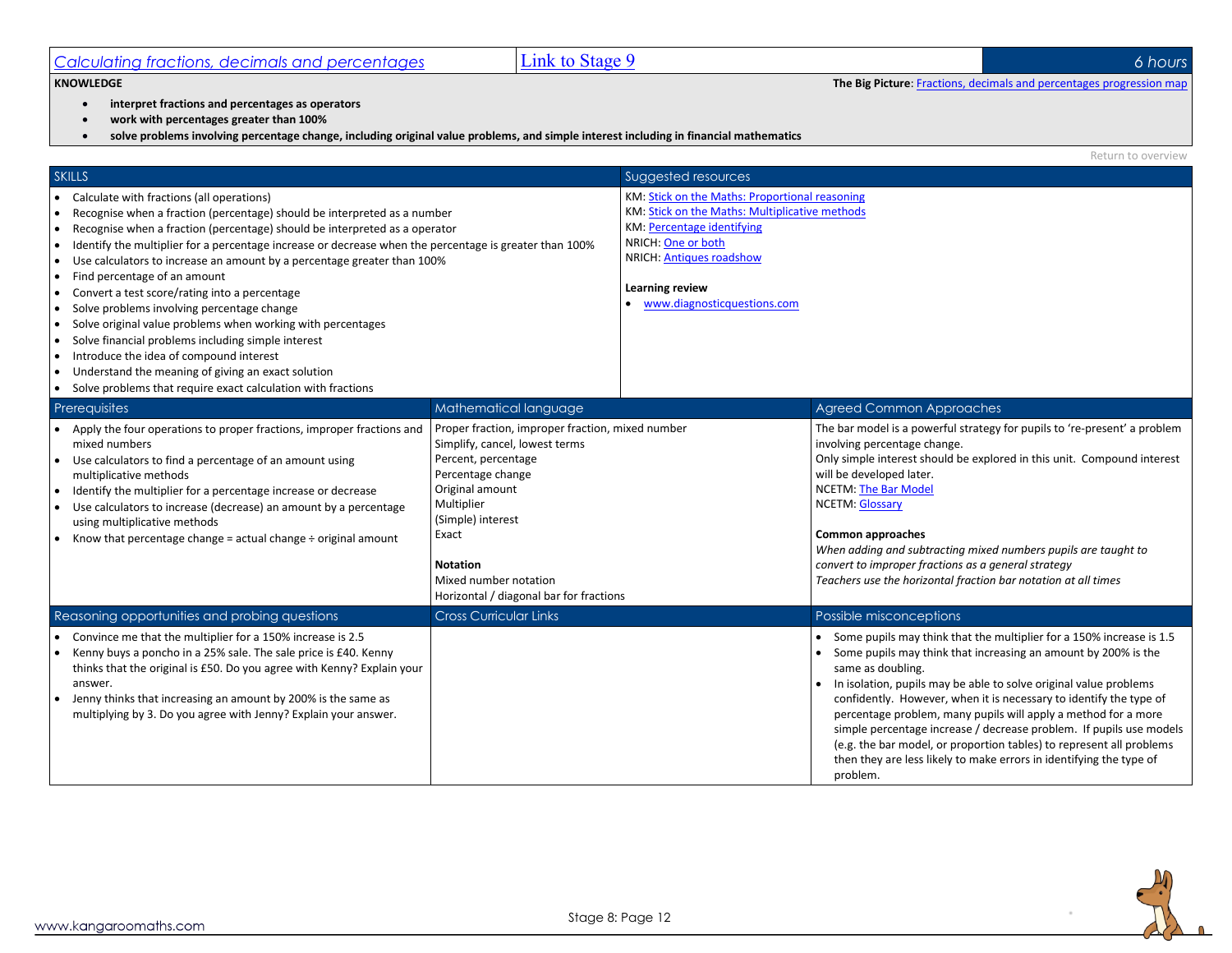• **solve linear equations with the unknown on both sides of the equation**

• **find approximate solutions to linear equations using a graph**

| <b>SKILLS</b>                                                                                                                                                                                                                                                                                                                                                                                                                                                                                                                                                                                                                                                                                                                                                                                                                                                                                                                                                                                       |                                                                                                                                                                                                                                                                                                                                                                                                                  | Suggested resources                                                                                                                                                                  |                                                                                                                                                                                                                                                                                                                                                                                                                                                                                                                                                                                                                                                                                                                                                                                                                         |  |  |
|-----------------------------------------------------------------------------------------------------------------------------------------------------------------------------------------------------------------------------------------------------------------------------------------------------------------------------------------------------------------------------------------------------------------------------------------------------------------------------------------------------------------------------------------------------------------------------------------------------------------------------------------------------------------------------------------------------------------------------------------------------------------------------------------------------------------------------------------------------------------------------------------------------------------------------------------------------------------------------------------------------|------------------------------------------------------------------------------------------------------------------------------------------------------------------------------------------------------------------------------------------------------------------------------------------------------------------------------------------------------------------------------------------------------------------|--------------------------------------------------------------------------------------------------------------------------------------------------------------------------------------|-------------------------------------------------------------------------------------------------------------------------------------------------------------------------------------------------------------------------------------------------------------------------------------------------------------------------------------------------------------------------------------------------------------------------------------------------------------------------------------------------------------------------------------------------------------------------------------------------------------------------------------------------------------------------------------------------------------------------------------------------------------------------------------------------------------------------|--|--|
| Solve linear equations with the unknown on one side<br>Solve linear equations with the unknown on both sides<br>$\bullet$<br>Explore connections between graphs and equations<br>$\bullet$<br>Identify the correct order of undoing the operations in an equation<br>$\bullet$<br>Solve linear equations with the unknown on one side when the solution is a negative number<br>$\bullet$<br>Solve linear equations with the unknown on both sides when the solution is a whole number<br>$\bullet$<br>Solve linear equations with the unknown on both sides when the solution is a fraction<br>$\bullet$<br>Solve linear equations with the unknown on both sides when the solution is a negative number<br>$\bullet$<br>Solve linear equations with the unknown on both sides when the equation involves brackets<br>$\bullet$<br>Recognise that the point of intersection of two graphs corresponds to the solution of a connected equation<br>Check the solution to an equation by substitution |                                                                                                                                                                                                                                                                                                                                                                                                                  | <b>KM: Solving equations</b><br>KM: Stick on the Maths: Constructing and solving equations<br><b>NRICH: Think of Two Numbers</b><br>Learning review<br>• www.diagnosticquestions.com |                                                                                                                                                                                                                                                                                                                                                                                                                                                                                                                                                                                                                                                                                                                                                                                                                         |  |  |
| Prerequisites                                                                                                                                                                                                                                                                                                                                                                                                                                                                                                                                                                                                                                                                                                                                                                                                                                                                                                                                                                                       | Mathematical language                                                                                                                                                                                                                                                                                                                                                                                            |                                                                                                                                                                                      | Agreed Common Teaching Approaches                                                                                                                                                                                                                                                                                                                                                                                                                                                                                                                                                                                                                                                                                                                                                                                       |  |  |
| Choose the required inverse operation when solving an equation<br>Solve linear equations by balancing when the solution is a whole<br>number or a fraction                                                                                                                                                                                                                                                                                                                                                                                                                                                                                                                                                                                                                                                                                                                                                                                                                                          | Algebra, algebraic, algebraically<br>Unknown<br>Equation<br>Operation<br>Solve<br>Solution<br><b>Brackets</b><br>Symbol<br>Substitute<br>Graph<br>Point of intersection<br><b>Notation</b><br>The lower case and upper case of a letter should not be used<br>interchangeably when worked with algebra<br>Juxtaposition is used in place of 'x'. 2a is used rather than a2.<br>Division is written as a fraction |                                                                                                                                                                                      | This unit builds on the wok solving linear equations with unknowns on<br>one side in Stage 7. It is essential that pupils are secure with solving<br>these equations before moving onto unknowns on both sides.<br>Encourage pupils to 're-present' the problem using the Bar Model.<br>NCETM: The Bar Model<br>NCETM: Algebra<br>$\boldsymbol{\mathsf{x}}$<br>X<br>8<br>$\boldsymbol{\mathsf{x}}$<br>14<br>$\mathbf{x}$<br><b>NCETM: Glossary</b><br>8<br>$\pmb{\times}$<br>x<br>x<br><b>Common approaches</b><br>14<br>All pupils should solve equations by<br>$\mathsf{x}$<br>$\mathsf{x}$<br>$\mathsf{x}$<br>balancing:<br>6<br>$4x + 8$<br>$= 14 + x$<br>$\mathsf{x}$<br>$- x$<br>$- x$<br>$\overline{2}$<br>$3x + 8$<br>14<br>$\equiv$<br>$-8$<br>$-8$<br>-6<br>3x<br>$=$ $\,$<br>$\div$ 3<br>$\div$ 3<br>$x = 2$ |  |  |
| Reasoning opportunities and probing questions                                                                                                                                                                                                                                                                                                                                                                                                                                                                                                                                                                                                                                                                                                                                                                                                                                                                                                                                                       | <b>Cross Curricular Links</b>                                                                                                                                                                                                                                                                                                                                                                                    | Possible misconceptions                                                                                                                                                              |                                                                                                                                                                                                                                                                                                                                                                                                                                                                                                                                                                                                                                                                                                                                                                                                                         |  |  |
| Show me an (one-step, two-step) equation with a solution of -8<br>(negative, fractional solution). And another. And another<br>Show me a two-step equation that is 'easy' to solve. And another.<br>And another<br>• What's the same, what's different: $2x + 7 = 25$ , $3x + 7 = x + 25$ , $x + 7 = x + 25$<br>$7 - x$ , $4x + 14 = 50$ ?<br>Convince me how you could use graphs to find solutions, or<br>estimates, for equations.                                                                                                                                                                                                                                                                                                                                                                                                                                                                                                                                                               |                                                                                                                                                                                                                                                                                                                                                                                                                  |                                                                                                                                                                                      | • Some pupils may think that you always have to manipulate the<br>equation to have the unknowns on the LHS of the equal sign, for<br>example $2x - 3 = 6x + 6$<br>• Some pupils think if $4x = 2$ then $x = 2$ .<br>• When solving equations of the form $2x - 8 = 4 - x$ , some pupils may<br>subtract 'x' from both sides.                                                                                                                                                                                                                                                                                                                                                                                                                                                                                            |  |  |



Return to overview

**KNOWLEDGE The Big Picture**[: Algebra progression map](http://kangaroomaths.com/free_resources/planning/KM_MathematicsProgression_Algebra.xlsx)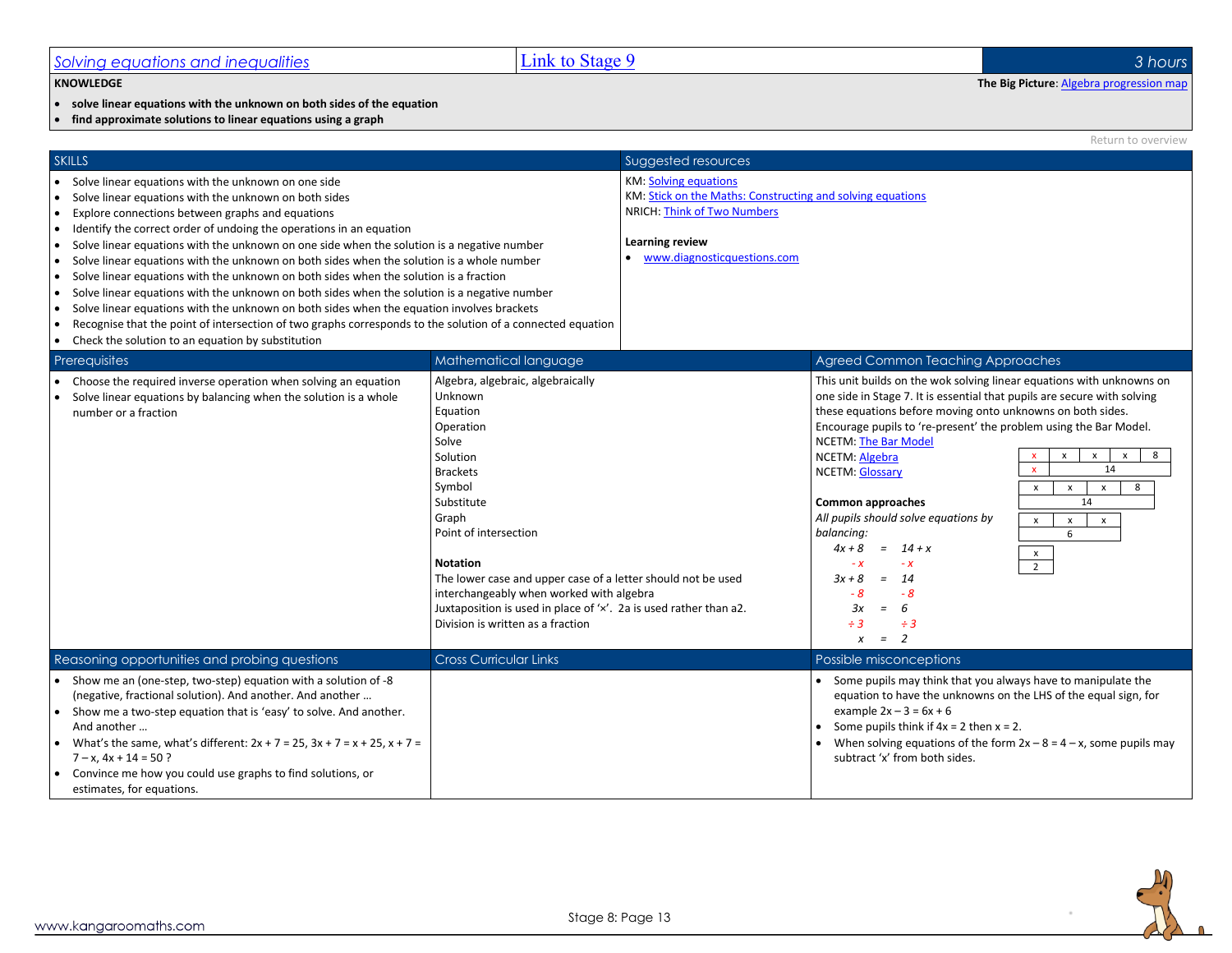| <b>Calculating space</b>                                                                                                                                | Link to Stage 9 | 9 hours            |  |  |  |
|---------------------------------------------------------------------------------------------------------------------------------------------------------|-----------------|--------------------|--|--|--|
| The Big Picture: Measurement and mensuration progression map<br><b>KNOWLEDGE</b>                                                                        |                 |                    |  |  |  |
| compare lengths, areas and volumes using ratio notation                                                                                                 |                 |                    |  |  |  |
| calculate perimeters of 2D shapes, including circles                                                                                                    |                 |                    |  |  |  |
| identify and apply circle definitions and properties, including: centre, radius, chord, diameter, circumference                                         |                 |                    |  |  |  |
| know the formulae: circumference of a circle = $2\pi r = \pi d$ , area of a circle = $\pi r^2$                                                          |                 |                    |  |  |  |
| calculate exactly with multiples of pi (NEW)                                                                                                            |                 |                    |  |  |  |
| calculate areas of circles and composite shapes                                                                                                         |                 |                    |  |  |  |
| know and apply formulae to calculate volume of right prisms (including cylinders)                                                                       |                 |                    |  |  |  |
| calculate the surface area of right prisms (including cylinders) (NEW)                                                                                  |                 |                    |  |  |  |
| know the formulae for: Pythagoras' theorem, $a^2 + b^2 = c^2$ , and apply it to find lengths in right-angled triangles in two dimensional figures (NEW) |                 |                    |  |  |  |
|                                                                                                                                                         |                 | Return to overview |  |  |  |

|                                                                               | ICLUITECO OVCIVICIV                                        |
|-------------------------------------------------------------------------------|------------------------------------------------------------|
| <b>SKILLS</b>                                                                 | Suggested Resources                                        |
| Know the vocabulary of circles                                                | <b>KM: Circle connections</b>                              |
| Know that the number π (pi) = 3.1415926535                                    | <b>KM: Circle problems</b>                                 |
| Recall $\pi$ to two decimal places                                            | KM: Maths to Infinity: Area and Volume                     |
| • Know the formula circumference of a circle = $2\pi r = \pi d$               | KM: Stick on the Maths: Circumference and area of a circle |
| Calculate the circumference of a circle when radius (diameter) is given       | KM: Stick on the Maths: Right prisms                       |
| Calculate the radius (diameter) of a circle when the circumference is known   | NRICH: Blue and White                                      |
| Calculate the perimeter of composite shapes that include sections of a circle | <b>NRICH: Efficient Cutting</b>                            |
| • Know the formula area of a circle = $\pi r^2$                               | NRICH: Cola Can                                            |
| • Calculate the area of a circle when radius (diameter) is given              |                                                            |
| • Calculate the radius (diameter) of a circle when the area is known          | Learning review                                            |
| Calculate the area of composite shapes that include sections of a circle      | www.diagnosticquestions.com                                |
| Know the formula for finding the volume of a right prism (cylinder)           |                                                            |
| Calculate the volume of a right prism (cylinder)                              |                                                            |
| Investigate circles                                                           |                                                            |
| Discover pi                                                                   |                                                            |
| Explore prisms and cylinders                                                  |                                                            |
| • Solve problems involving circles                                            |                                                            |
| • Use Pythagoras' theorem to find shorter sides and hypotenuse                |                                                            |
|                                                                               |                                                            |

| Prerequisites                                                                                                                                      | Mathematical language                                                                                                                                                                                                                                                                                                                         | Agreed Common Teaching Approches                                                                                                                                                                                                                                                                                                                                                                                                                                                                                                                                                                                                                                                                                                                                                                                                                                                                          |
|----------------------------------------------------------------------------------------------------------------------------------------------------|-----------------------------------------------------------------------------------------------------------------------------------------------------------------------------------------------------------------------------------------------------------------------------------------------------------------------------------------------|-----------------------------------------------------------------------------------------------------------------------------------------------------------------------------------------------------------------------------------------------------------------------------------------------------------------------------------------------------------------------------------------------------------------------------------------------------------------------------------------------------------------------------------------------------------------------------------------------------------------------------------------------------------------------------------------------------------------------------------------------------------------------------------------------------------------------------------------------------------------------------------------------------------|
| Know how to use formulae to find the area of rectangles,<br>parallelograms, triangles and trapezia<br>Know how to find the area of compound shapes | Circle<br>Centre<br>Radius, diameter, chord, circumference<br>(Right) prism<br>Cross-section<br>Cylinder<br>Polygon, polygonal<br>Solid<br><b>Notation</b><br>Abbreviations of units in the metric system: km, m, cm, mm, mm <sup>2</sup> , cm <sup>2</sup> ,<br>$m2$ , km <sup>2</sup> , mm <sup>3</sup> , cm <sup>3</sup> , km <sup>3</sup> | $C = \pi d$ can be established by investigating the ratio of the circumference<br>to the diameter of circular objects (wheel, clock, tins, glue sticks, etc.)<br>Pupils need to understand this formula in order to derive $A = \pi r^2$ .<br>A prism is a solid with constant polygonal cross-section. A right prism is a<br>prism with a cross-section that is perpendicular to the 'length'.<br><b>NCETM: Glossary</b><br><b>Common approaches</b><br>The area of a circle is derived by cutting a circle into many identical<br>sectors and approximating a parallelogram<br>Every classroom has a set of area posters on the wall<br>The formula for the volume of a prism is 'area of cross-section $\times$ length'<br>even if the orientation of the solid suggests that height is required<br>Pupils use area of a trapezium = $\frac{(a+b)h}{2}$ and area of a triangle = area = $\frac{bh}{2}$ |
| Reasoning opportunities and probing questions                                                                                                      | <b>Cross Curricular Links</b>                                                                                                                                                                                                                                                                                                                 | Possible misconceptions                                                                                                                                                                                                                                                                                                                                                                                                                                                                                                                                                                                                                                                                                                                                                                                                                                                                                   |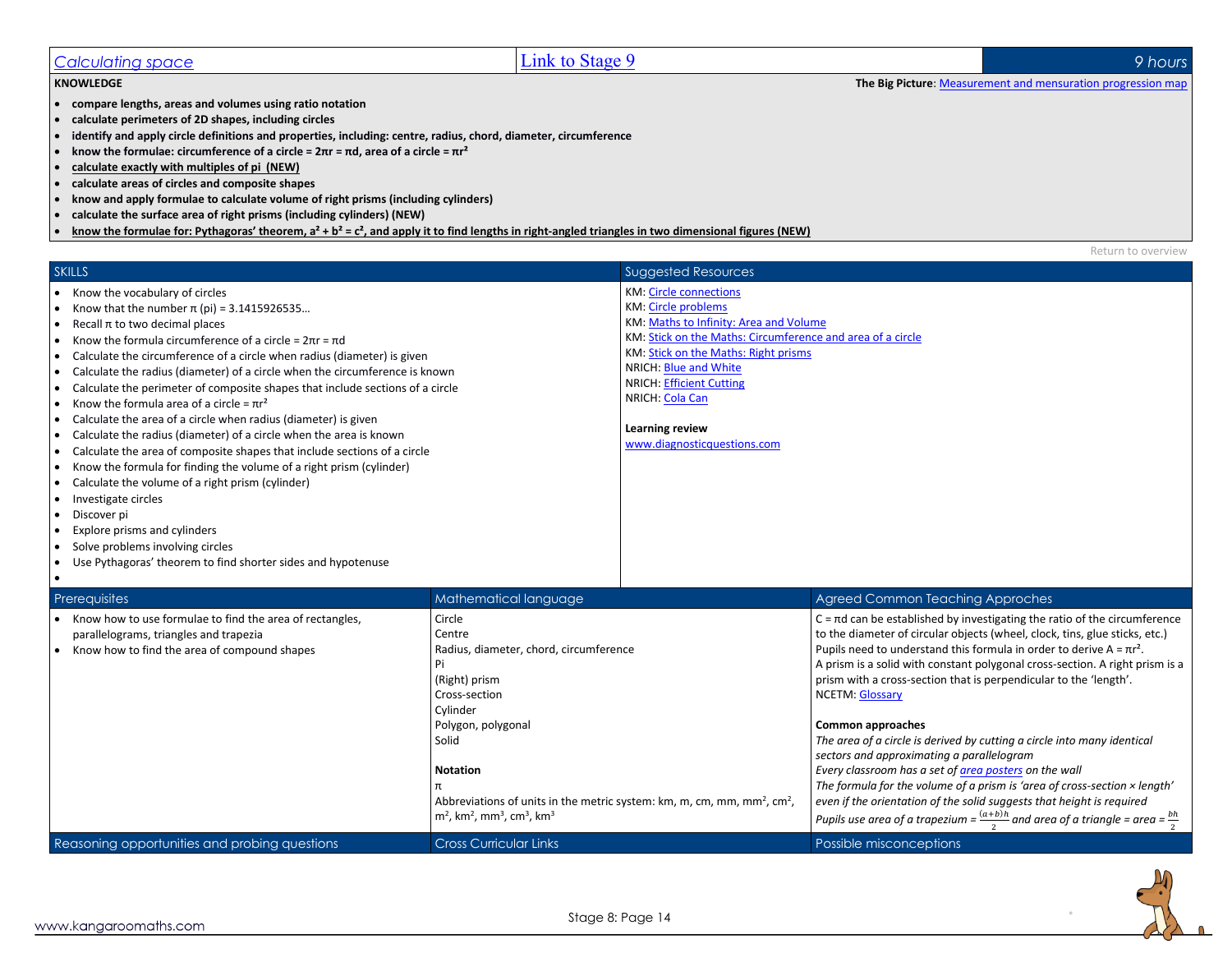| Convince me $C = 2πr = πd$ .                                               |  | Some pupils will work out $(\pi \times$ radius) <sup>2</sup> when finding the area of a |
|----------------------------------------------------------------------------|--|-----------------------------------------------------------------------------------------|
| What is wrong with this statement? How can you correct it?                 |  | circle                                                                                  |
| The area of a circle with radius 7 cm is approximately 441 cm <sup>2</sup> |  | Some pupils may use the sloping height when finding cross-sectional                     |
| because $(3 \times 7)^2 = 441$ .                                           |  | areas that are parallelograms, triangles or trapezia                                    |
| Convince me the area of a semi-circle = $\frac{\pi d^2}{4}$                |  | Some pupils may think that the area of a triangle = base $\times$ height                |
| Name a right prism. And another. And another                               |  | Some pupils may think that you multiply all the numbers to find the                     |
| Convince me that a cylinder is not a prism                                 |  | volume of a prism                                                                       |
|                                                                            |  | Some pupils may confuse the concepts of surface area and volume                         |

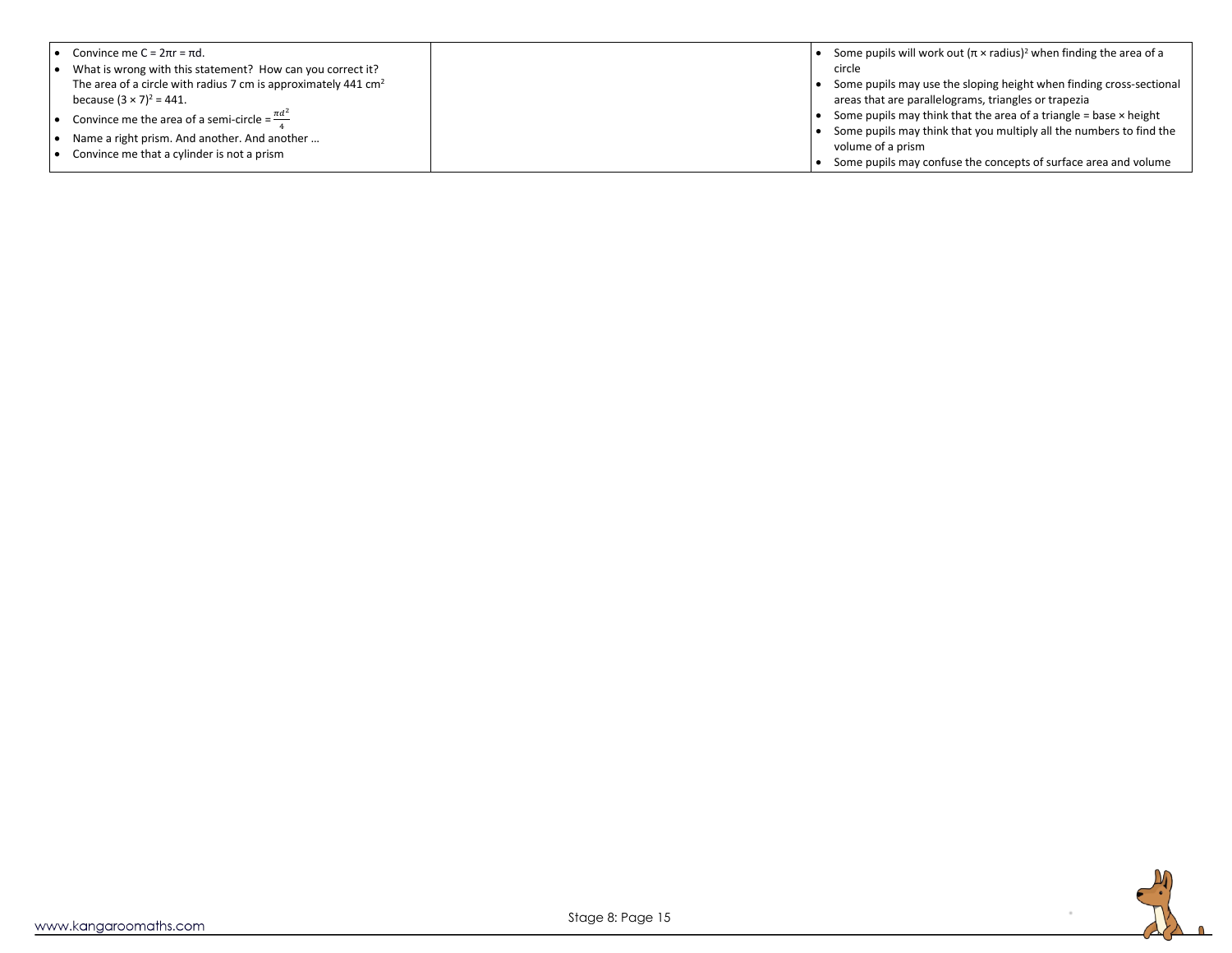# Algebraic proficiency: visualising Link to Stage 9 *9 <i>hours 9 hours*

**KNOWLEDGE The Big Picture**[: Algebra progression map](http://kangaroomaths.com/free_resources/planning/KM_MathematicsProgression_Algebra.xlsx)

- **identify and interpret gradients and intercepts of linear functions graphically**
- **recognise, sketch and interpret graphs of linear functions and simple quadratic functions**
- plot and interpret graphs and graphs of non-standard (piece-wise linear) functions in real contexts, to find approximate solutions to problems such as simple kinematic problems involving distance and speed

|                                                                                                                                                                                                                                                                                                                                                                                                                                                                                                                                                                                                                                                                                                                                                                                                                                                                                                                                                                                                                                                          |                                                                                                                                                                                                                                         |                                                                                                                                                    | Return to overview                                                                                                                                                                                                                                                                                                                                                                                                                                                                                                                                                                                                                         |
|----------------------------------------------------------------------------------------------------------------------------------------------------------------------------------------------------------------------------------------------------------------------------------------------------------------------------------------------------------------------------------------------------------------------------------------------------------------------------------------------------------------------------------------------------------------------------------------------------------------------------------------------------------------------------------------------------------------------------------------------------------------------------------------------------------------------------------------------------------------------------------------------------------------------------------------------------------------------------------------------------------------------------------------------------------|-----------------------------------------------------------------------------------------------------------------------------------------------------------------------------------------------------------------------------------------|----------------------------------------------------------------------------------------------------------------------------------------------------|--------------------------------------------------------------------------------------------------------------------------------------------------------------------------------------------------------------------------------------------------------------------------------------------------------------------------------------------------------------------------------------------------------------------------------------------------------------------------------------------------------------------------------------------------------------------------------------------------------------------------------------------|
| <b>SKILLS</b>                                                                                                                                                                                                                                                                                                                                                                                                                                                                                                                                                                                                                                                                                                                                                                                                                                                                                                                                                                                                                                            |                                                                                                                                                                                                                                         | <b>Suggested Resources</b>                                                                                                                         |                                                                                                                                                                                                                                                                                                                                                                                                                                                                                                                                                                                                                                            |
| • Plot and interpret linear graphs<br>Plot and interpret quadratic graphs<br>Model real situations using linear graphs<br>Know that graphs of functions of the form $y = mx + c$ , $x \pm y = c$ and $ax \pm by = c$ are linear<br>$\bullet$<br>Plot graphs of functions of the form $y = mx + c(x \pm y = c, ax \pm by = c)$<br>Understand the concept of the gradient of a straight line<br>Find the gradient of a straight line on a unit grid<br>$\bullet$<br>Find the y-intercept of a straight line<br>Interpret the meaning of y-intercept and gradient on a straight line (give context)<br>$\bullet$<br>Sketch a linear graph<br>$\bullet$<br>Distinguish between a linear and quadratic graph<br>Plot graphs of quadratic functions of the form $y = x^2 \pm c$<br>$\bullet$<br>Sketch a simple quadratic graph<br>Plot and interpret graphs of linear functions in real contexts<br>$\bullet$<br>Plot and interpret distance-time graphs (speed-time graphs)<br>Find approximate solutions to kinematic problems involving distance and speed |                                                                                                                                                                                                                                         | <b>KM: Matching graphs</b><br>KM: Autograph 1<br><b>KM: Autograph 2</b><br>KM: The hare and the tortoise<br>Learning review<br>• KM: 8M11 BAM Task |                                                                                                                                                                                                                                                                                                                                                                                                                                                                                                                                                                                                                                            |
| Prerequisites                                                                                                                                                                                                                                                                                                                                                                                                                                                                                                                                                                                                                                                                                                                                                                                                                                                                                                                                                                                                                                            | Mathematical language                                                                                                                                                                                                                   |                                                                                                                                                    | Agreed Common Teaching Approaches                                                                                                                                                                                                                                                                                                                                                                                                                                                                                                                                                                                                          |
| • Use coordinates in all four quadrants<br>Write the equation of a line parallel to the x-axis or the y-axis<br>Draw a line parallel to the x-axis or the y-axis given its equation<br>$\bullet$<br>Identify the lines $y = x$ and $y = -x$<br>Draw the lines $y = x$ and $y = -x$<br>$\bullet$<br>• Substitute positive and negative numbers into formulae                                                                                                                                                                                                                                                                                                                                                                                                                                                                                                                                                                                                                                                                                              | Plot<br>Equation (of a graph)<br>Function<br>Formula<br>Linear<br>Coordinate plane<br>Gradient<br>y-intercept<br>Substitute<br>Quadratic<br>Piece-wise linear<br>Model<br>Kinematic, Speed, Distance<br><b>Notation</b><br>$y = mx + c$ |                                                                                                                                                    | When plotting graphs of functions of the form $y = mx + c$ a table of values<br>can be useful. Note that negative number inputs can cause difficulties.<br>Pupils should be aware that the values they have found for linear<br>functions should correspond to a straight line.<br><b>NCETM: Glossary</b><br><b>Common approaches</b><br>Pupils are taught to use positive numbers wherever possible to reduce<br>potential difficulties with substitution of negative numbers<br>Students plot points with a 'x' and not '*'<br>Students draw graphs in pencil<br>All pupils use dynamic geometry software to explore graphs of functions |
| Reasoning opportunities and probing questions                                                                                                                                                                                                                                                                                                                                                                                                                                                                                                                                                                                                                                                                                                                                                                                                                                                                                                                                                                                                            | Suggested resources                                                                                                                                                                                                                     |                                                                                                                                                    | Possible misconceptions                                                                                                                                                                                                                                                                                                                                                                                                                                                                                                                                                                                                                    |
| • Draw a distance-time graph of your journey to school. Explain the<br>key features.<br>Show me a point on this line (e.g. $y = 2x + 1$ ). And another, and<br>another<br>(Given an appropriate distance-time graph) convince me that Kenny<br>is stationary between 10: 00 a.m. and 10:45 a.m.                                                                                                                                                                                                                                                                                                                                                                                                                                                                                                                                                                                                                                                                                                                                                          |                                                                                                                                                                                                                                         |                                                                                                                                                    | • When plotting linear graphs some pupils may draw a line segment<br>that stops at the two most extreme points plotted<br>Some pupils may think that a sketch is a very rough drawing. It<br>should still identify key features, and look neat, but will not be drawn<br>to scale<br>Some pupils may think that a positive gradient on a distance-time<br>graph corresponds to a section of the journey that is uphill<br>Some pupils may think that the graph $y = x^2 + c$ is the graph of $y = x^2$<br>translated horizontally.                                                                                                         |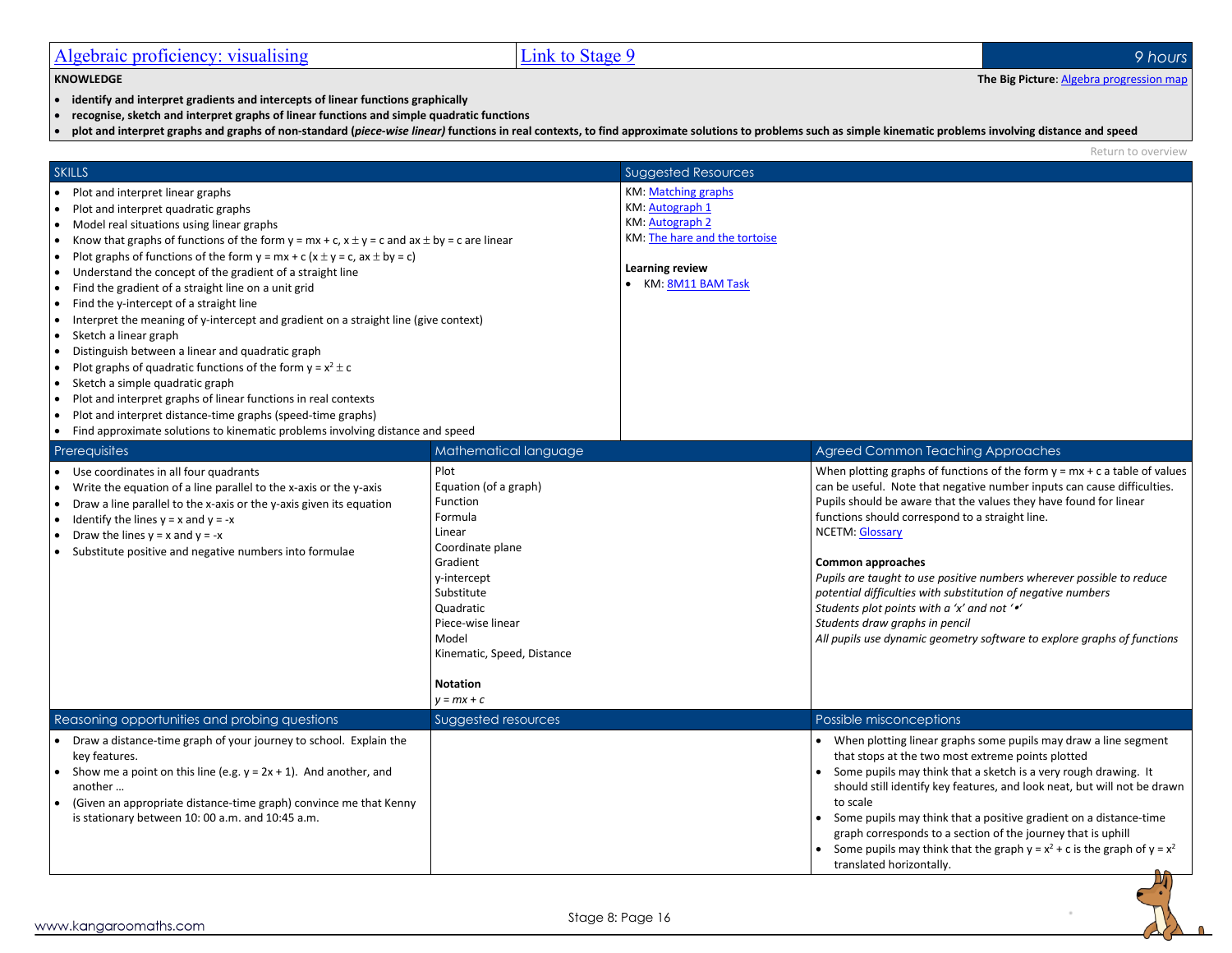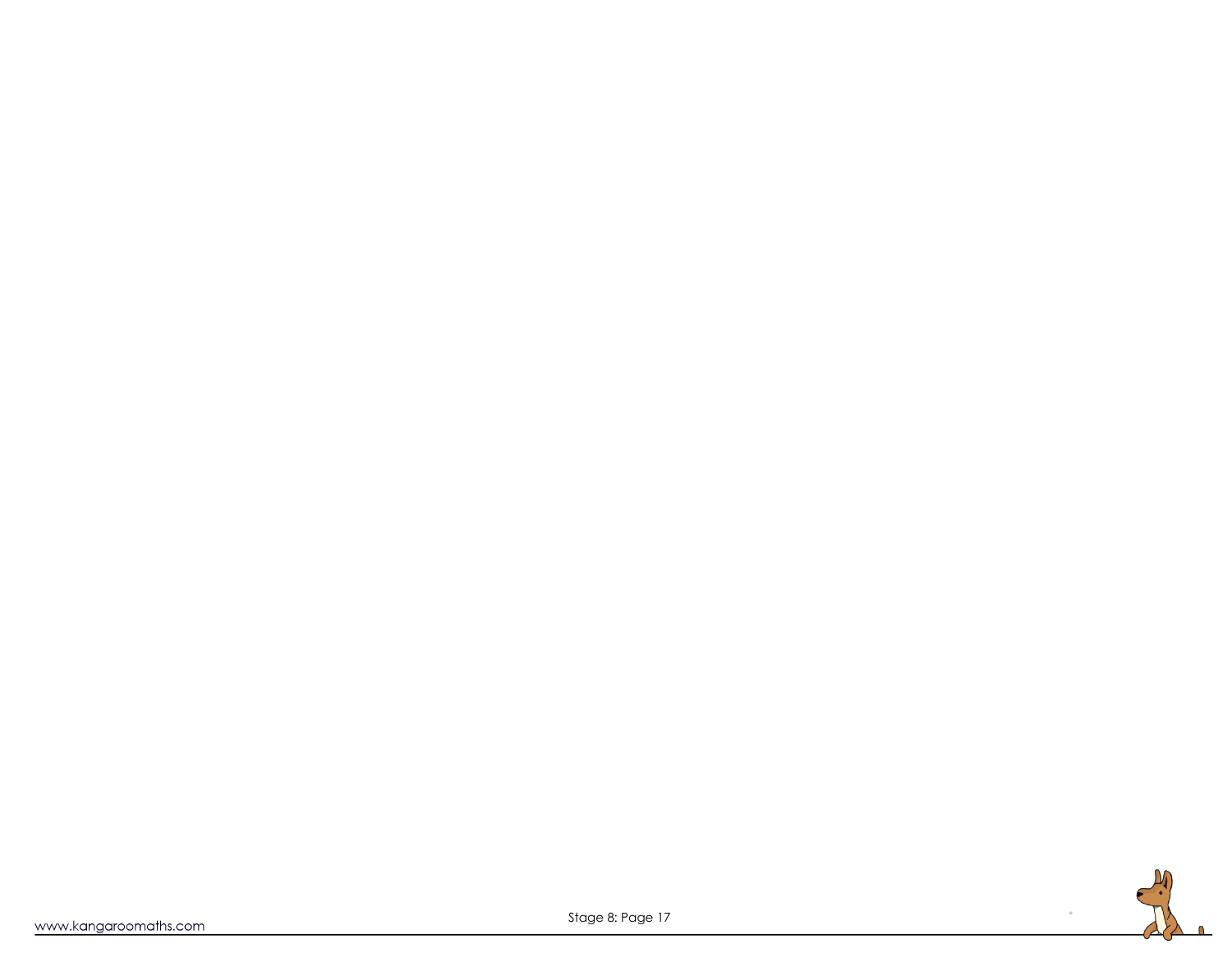# **Understanding risk II** 6*hours* 6*hours*

**KNOWLEDGE The Big Picture**[: Probability progression map](http://kangaroomaths.com/free_resources/planning/KM_MathematicsProgression_Probability.xlsx)

- **apply systematic listing strategies**
- **enumerate sets and combinations of sets systematically, using tables, grids and Venn diagrams**
- **construct theoretical possibility spaces for combined experiments with equally likely outcomes and use these to calculate theoretical probabilities**
- **apply the property that's the possibilities of an exhaustive set of outcomes sum to one; applt the property that the probabilities of an exhaustive set of mutually exclusive events sum to one (NEW)**

| Return to overview |  |  |  |  |
|--------------------|--|--|--|--|
|                    |  |  |  |  |

| <b>SKILLS</b>                                                                                                                                                                                                                                                                                                                                                                                                                                                                                                                                                                                                                                                                                                                                                                                                                                          |                                                                                                                                                                                                                                                                                                                                                                                                                                                                  | <b>Suggested Resources</b>                                                           |                                                                                                                                                                                                                                                                                                                                                 |
|--------------------------------------------------------------------------------------------------------------------------------------------------------------------------------------------------------------------------------------------------------------------------------------------------------------------------------------------------------------------------------------------------------------------------------------------------------------------------------------------------------------------------------------------------------------------------------------------------------------------------------------------------------------------------------------------------------------------------------------------------------------------------------------------------------------------------------------------------------|------------------------------------------------------------------------------------------------------------------------------------------------------------------------------------------------------------------------------------------------------------------------------------------------------------------------------------------------------------------------------------------------------------------------------------------------------------------|--------------------------------------------------------------------------------------|-------------------------------------------------------------------------------------------------------------------------------------------------------------------------------------------------------------------------------------------------------------------------------------------------------------------------------------------------|
| Explore experiments and outcomes<br>Develop understanding of probability<br>Use probability to make predictions<br>List all elements in a combination of sets using a Venn diagram<br>List outcomes of an event systematically<br>Use a table to list all outcomes of an event<br>$\bullet$<br>List outcomes of an event using a grid (two-way table)<br>• Use frequency trees to record outcomes of probability experiments<br>Make conclusions about probabilities based on frequency trees<br>Understand tree diagrams, and use to solve (AND) type problems.<br>Construct theoretical possibility spaces for combined experiments with equally likely outcomes<br>Calculate probabilities using a possibility space<br>Use theoretical probability to calculate expected outcomes<br>• Use experimental probability to calculate expected outcomes |                                                                                                                                                                                                                                                                                                                                                                                                                                                                  | KM: Sample spaces<br>KM: Race game<br>Learning review<br>www.diagnosticquestions.com |                                                                                                                                                                                                                                                                                                                                                 |
| Prerequisites                                                                                                                                                                                                                                                                                                                                                                                                                                                                                                                                                                                                                                                                                                                                                                                                                                          | Mathematical language                                                                                                                                                                                                                                                                                                                                                                                                                                            |                                                                                      | <b>Agreed Common Approaches</b>                                                                                                                                                                                                                                                                                                                 |
| • Convert between fractions, decimals and percentages<br>Understand the use of the 0-1 scale to measure probability<br>Work out theoretical probabilities for events with equally likely<br>outcomes<br>Know how to represent a probability<br>• Know that the sum of probabilities for all outcomes is 1                                                                                                                                                                                                                                                                                                                                                                                                                                                                                                                                              | Outcome<br>Event<br>Experiment, Combined experiment<br>Frequency tree<br>Enumerate<br>Set<br>Venn diagram<br>Possibility space, sample space<br>Equally likely outcomes<br>Theoretical probability<br>Random<br>Bias, Fairness<br>Relative frequency<br><b>Notation</b><br>P(A) for the probability of event A<br>Probabilities are expressed as fractions, decimals or percentage. They<br>should not be expressed as ratios (which represent odds) or as words |                                                                                      | The Venn diagram was invented by John Venn (1834 - 1923)<br><b>NCETM: Glossary</b><br><b>Common approaches</b><br>All students are taught to use 'DIME' probability recording charts<br>All classes carry out the 'race game' as a simulated horse race with<br>horses numbered 1 to 12                                                         |
| Reasoning opportunities and probing questions                                                                                                                                                                                                                                                                                                                                                                                                                                                                                                                                                                                                                                                                                                                                                                                                          | <b>Cross Curricular Links</b>                                                                                                                                                                                                                                                                                                                                                                                                                                    |                                                                                      | Possible misconceptions                                                                                                                                                                                                                                                                                                                         |
| Show me a way of listing all outcomes when two coins are flipped<br>Convince me that there are more than 12 outcomes when two six-<br>sided dice are rolled<br>• Convince me that 7 is the most likely total when two dice are rolled                                                                                                                                                                                                                                                                                                                                                                                                                                                                                                                                                                                                                  |                                                                                                                                                                                                                                                                                                                                                                                                                                                                  |                                                                                      | Some students may think that there are only three outcomes when<br>two coins are flipped, or that there are only six outcomes when three<br>coins are flipped<br>Some students may think that there are 12 unique outcomes when<br>two dice are rolled<br>Some students may think that there are 12 possible totals when two<br>dice are rolled |

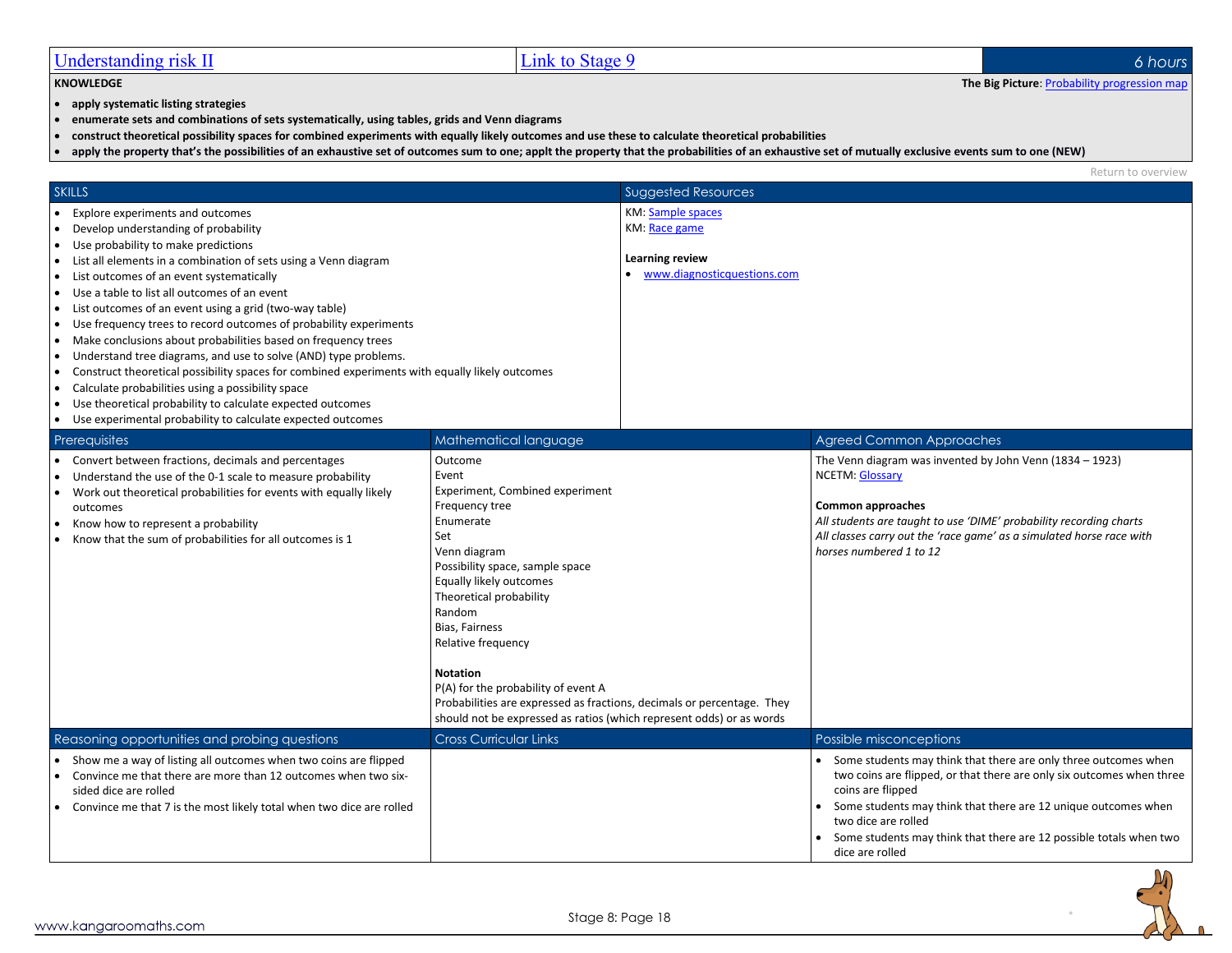# **Presentation of data** 6*hours* 6*hours*

### **KNOWLEDGE The Big Picture**[: Statistics progression map](http://kangaroomaths.com/free_resources/planning/KM_MathematicsProgression_Statistics.xlsx)

- **interpret, analyse and compare the distributions of data sets from univariate empirical distributions through appropriate graphical representation involving discrete, continuous and grouped data**
- **use and interpret scatter graphs of bivariate data**
- **draw estimated lines of best fit; make predictions (NEW)**
- **recognise correlation**

Return to overview

| <b>SKILLS</b>                                                                                                                                                                                                                                                                                                                                                                                                                                                                                                                                                                                                                                                                                                                                                                       |                                                                                                                                                                                                                                                                                                                                                                                                                     | <b>Suggested Resources</b>                                                                                                                                                  |                                                                                                                                                                                                                                                                                                                                                                                                                                                                                                                                                                                                                                                                                                                                                                                                                                             |  |
|-------------------------------------------------------------------------------------------------------------------------------------------------------------------------------------------------------------------------------------------------------------------------------------------------------------------------------------------------------------------------------------------------------------------------------------------------------------------------------------------------------------------------------------------------------------------------------------------------------------------------------------------------------------------------------------------------------------------------------------------------------------------------------------|---------------------------------------------------------------------------------------------------------------------------------------------------------------------------------------------------------------------------------------------------------------------------------------------------------------------------------------------------------------------------------------------------------------------|-----------------------------------------------------------------------------------------------------------------------------------------------------------------------------|---------------------------------------------------------------------------------------------------------------------------------------------------------------------------------------------------------------------------------------------------------------------------------------------------------------------------------------------------------------------------------------------------------------------------------------------------------------------------------------------------------------------------------------------------------------------------------------------------------------------------------------------------------------------------------------------------------------------------------------------------------------------------------------------------------------------------------------------|--|
| Explore types of data.<br>Select and interpret appropriate graphs and charts, e.g frequency graphs, polygons, pie charts, compound<br>bar charts<br>Construct and interpret graphs<br>Know the meaning of continuous data<br>Interpret a grouped frequency table for continuous data<br>$\bullet$<br>Construct a grouped frequency table for continuous data<br>$\bullet$<br>Construct histograms for grouped data with equal class intervals<br>Interpret histograms for grouped data with equal class intervals<br>$\bullet$<br>Construct and use the horizontal axis of a histogram correctly<br>Plot a scatter diagram of bivariate data<br>Understand the meaning of 'correlation'<br>$\bullet$<br>Interpret a scatter diagram using understanding of correlation<br>$\bullet$ |                                                                                                                                                                                                                                                                                                                                                                                                                     | <b>KM: Gathering data</b><br><b>KM: Spreadsheet statistics</b><br>KM: Stick on the Maths HD3: Working with grouped data<br>Learning review<br>• www.diagnosticquestions.com | KM: Make a 'human' scatter graph by asking pupils to stand at different points on a giant set of axes.<br>KM: Stick on the Maths HD2: Selecting and constructing graphs and charts                                                                                                                                                                                                                                                                                                                                                                                                                                                                                                                                                                                                                                                          |  |
| Prerequisites                                                                                                                                                                                                                                                                                                                                                                                                                                                                                                                                                                                                                                                                                                                                                                       | Mathematical language                                                                                                                                                                                                                                                                                                                                                                                               |                                                                                                                                                                             | <b>Agreed Common Approaches</b>                                                                                                                                                                                                                                                                                                                                                                                                                                                                                                                                                                                                                                                                                                                                                                                                             |  |
| • Know the meaning of discrete data<br>Interpret and construct frequency tables<br>Construct and interpret pictograms, bar charts, pie charts, tables and<br>vertical line charts                                                                                                                                                                                                                                                                                                                                                                                                                                                                                                                                                                                                   | Data<br>Categorical data, Discrete data<br>Continuous data, Grouped data<br>Table, Frequency table<br>Frequency<br>Histogram<br>Scale, Graph<br>Axis, axes<br>Scatter graph (scatter diagram, scattergram, scatter plot)<br><b>Bivariate data</b><br>(Linear) Correlation<br>Positive correlation, Negative correlation<br><b>Notation</b><br>Correct use of inequality symbols when labeling groups in a frequency |                                                                                                                                                                             | The word histogram is often misused and an internet search of the word<br>will usually reveal a majority of non-histograms. The correct definition is<br>'a diagram made of rectangles whose areas are proportional to the<br>frequency of the group'. If the class widths are equal, as they are in this<br>unit of work, then the vertical axis shows the frequency. It is only later<br>that pupils need to be introduced to unequal class widths and frequency<br>density.<br>Lines of best fit on scatter diagrams are not introduced until Stage 9,<br>although pupils may well have encountered both lines and curves of best<br>fit in science by this time.<br><b>NCETM: Glossary</b><br><b>Common approaches</b><br>All students collect data about their class's height and armspan when<br>first constructing a scatter diagram |  |
| Reasoning opportunities and probing questions                                                                                                                                                                                                                                                                                                                                                                                                                                                                                                                                                                                                                                                                                                                                       | <b>Cross Curricular Links</b>                                                                                                                                                                                                                                                                                                                                                                                       |                                                                                                                                                                             | Possible misconceptions                                                                                                                                                                                                                                                                                                                                                                                                                                                                                                                                                                                                                                                                                                                                                                                                                     |  |
| • Show me a scatter graph with positive (negative, no) correlation. And<br>another. And another.<br>Show me a histogram. And another. And another.<br>Kenny thinks that histogram is just a 'fancy' name for a bar chart. Do<br>$\bullet$<br>you agree with Kenny? Explain your answer.<br>• What's the same and what's different: histogram, scatter diagram,<br>bar chart, pie chart?<br>Always/Sometimes/Never: A scatter graph                                                                                                                                                                                                                                                                                                                                                  |                                                                                                                                                                                                                                                                                                                                                                                                                     |                                                                                                                                                                             | • Some pupils may label the bar of a histogram rather than the<br>boundaries of the bars<br>Some pupils may leave gaps between the bars in a histogram<br>Some pupils may misuse the inequality symbols when working with a<br>grouped frequency table                                                                                                                                                                                                                                                                                                                                                                                                                                                                                                                                                                                      |  |